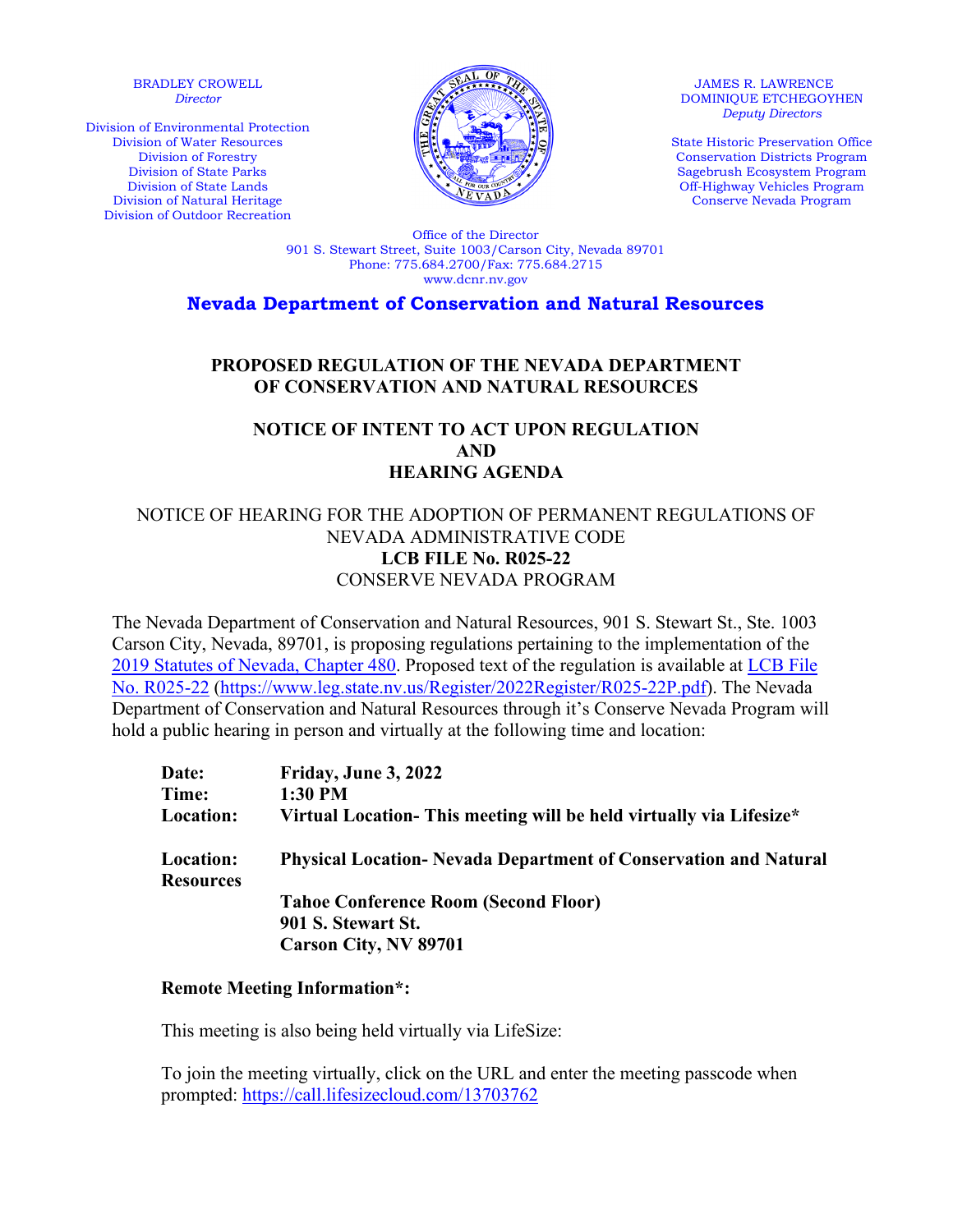Passcode: 12345#

Other ways to join the meeting: Join the Lifesize meeting using Skype for Business: https://skype.lifesizecloud.com/13703762

Click to call from Mobile (audio only) United States: +1 (877) 422-8614, meeting extension: 13703762#, passcode: 12345#

Call in by Phone (audio only) United States: +1 (877) 422-8614 Meeting extension: 13703762# Passcode: 12345#

Additional phone numbers:<https://call.lifesize.com/numbers>

ALL PERSONS WISHING TO ATTEND THE MEETING MAY ATTEND IN PERSON OR VIA THE IDENTIFIED VIRTUAL MEETING PLATFORM OR TELEPHONICALLY. Nevada Revised Statutes Chapter 287 has been amended through AB 253 of the 81st Session of the Nevada Legislature to allow public meetings to be completed by use of remote technology and without a physical location.

This hearing will be conducted in accordance with the Open meeting Law [\(NRS 241.020\)](https://www.leg.state.nv.us/nrs/nrs-241.html)

The purpose of this hearing is to receive comments from all interested persons regarding the proposed regulations pertaining to the implementation of the [2019 Statutes of Nevada, Chapter](https://www.leg.state.nv.us/Statutes/80th2019/Stats201917.html#Stats201917_CH480)  [480.](https://www.leg.state.nv.us/Statutes/80th2019/Stats201917.html#Stats201917_CH480) Proposed regulation changes are contained within LCB [File No. R025-22.](https://www.leg.state.nv.us/Register/2022Register/R025-22P.pdf) [\(https://www.leg.state.nv.us/Register/2022Register/R025-22P.pdf\)](https://www.leg.state.nv.us/Register/2022Register/R025-22P.pdf)

A copy of all materials relating to the notice may be obtained by visiting the Conserve Nevada website at [ConserveNevada.nv.gov](http://dcnr.nv.gov/divisions-boards/conserve-nevada) or by contacting the Conserve Nevada Program at 775-684- 2707 or [Brandon.Bishop@dcnr.nv.gov.](mailto:Brandon.Bishop@dcnr.nv.gov) Copies may also be requested or inspected by visiting the Nevada Department of Conservation and Natural Resources office located in Carson City or the Nevada State Library and Archives at 100 Stewart Street, Carson City, NV 89701. The notice of the hearing and materials are additionally available at the following locations:

Churchill County Library Douglas County Library 553 South Maine Street P.O. Box 337 Fallon, NV 89406 Minden, NV 89423

720 Court Street P.O. Box 293 Elko, NV 89801 Eureka, NV 89316

85 East 5<sup>th</sup> Street P.O. Box 141

Elko County Library Eureka Branch Library

Humboldt County Library Battle Mountain Library (Lander County) Winnemucca, NV 89404 Battle Mountain, NV 89820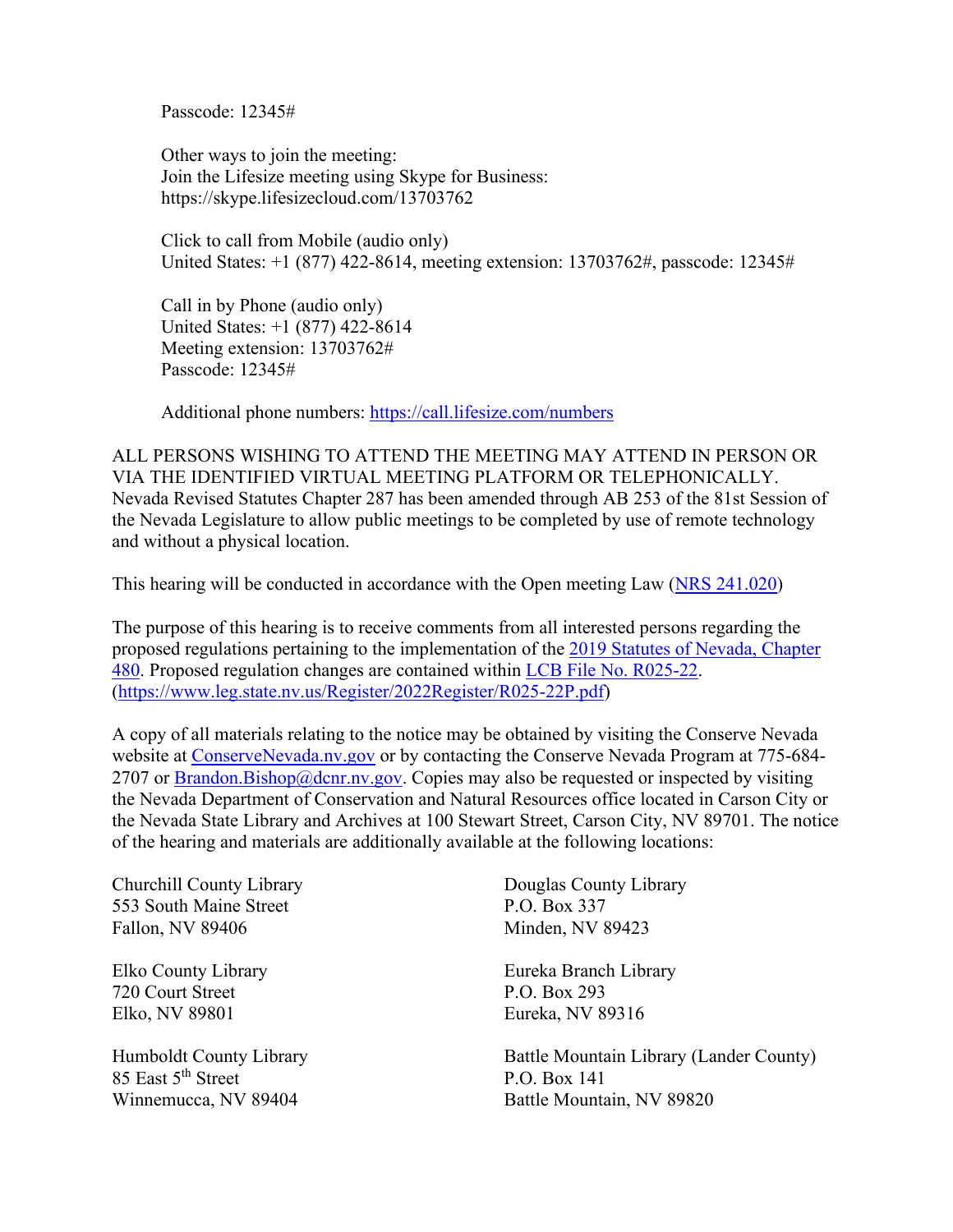Lincoln County Library Lyon County Library P.O. Box 330 20 Nevin Way Pioche, NV 89043 Yerington, NV 89447

P.O. Box 1390 900 N. Roop Street

P.O. Box 781 175 Carson Street

Goldfield Public Library (Esmeralda County) Tonopah Public Library (Nye County) P.O. Box 430 P.O. Box 449 Goldfield, NV 89013 Tonopah, NV 89049

Washoe County Downtown Reno Library Clark County Public Library 301 S Center St. 1401 E. Flamingo Rd. Reno, NV 89501 Las Vegas, NV 89119

White Pine County Library 950 Campton Street Ely, NV 89301

Mineral County Carson City Public Library Hawthorne, NV 89415 Carson City, NV 89701

Pershing County Library Storey County Community Library Lovelock, NV 89419 Virginia City, NV 89440

A reasonable fee for copying or postage may be charged for those requesting a print copy. Members of the public who would like additional information about the proposed regulation may contact the Conserve Nevada program at 775-684-2707 and [Brandon.Bishop@dcnr.nv.gov.](mailto:Brandon.Bishop@dcnr.nv.gov)

Reasonable efforts will be made for members of the public who have disabilities and require special accommodations for assistance at the meeting. Please contact the Department at 775-684- 2707 or  $\frac{B \cdot \text{random}}{B \cdot \text{ishop}(\mathcal{Q}) \cdot \text{d} \cdot \text{c} \cdot \text{two}}$  prior to the meeting.

Notice of this meeting was sent to all persons on the Conserve Nevada mailing list for administrative regulations and posted on or before 9:00 am, thirty days before the meeting at the following locations: Conserve Nevada website at ConserveNevada.nv.gov, Nevada Public Notice at<https://notice.nv.gov/> and Nevada Legislative Administrative Regulation Notices at [https://www.leg.state.nv.us/App/Notice/A/.](https://www.leg.state.nv.us/App/Notice/A/)

The following information is provided pursuant to requirements of NRS 233B.0603:

#### **1. The need for and purpose of the proposed regulation or amendment.**

[Assembly Bill No. 84 \(A.B. 84\)](https://www.leg.state.nv.us/App/NELIS/REL/80th2019/Bill/6040/Text) of the 80<sup>th</sup> Legislative Session requires the State Board of Finance to issue state general obligations bonds in the amount of \$217,500,000 for various conservation, outdoor recreation, and resource protection projects. In Section 2, Subsections 8, 9, & 10 the legislation authorizes bond proceeds to support grants issued by the Nevada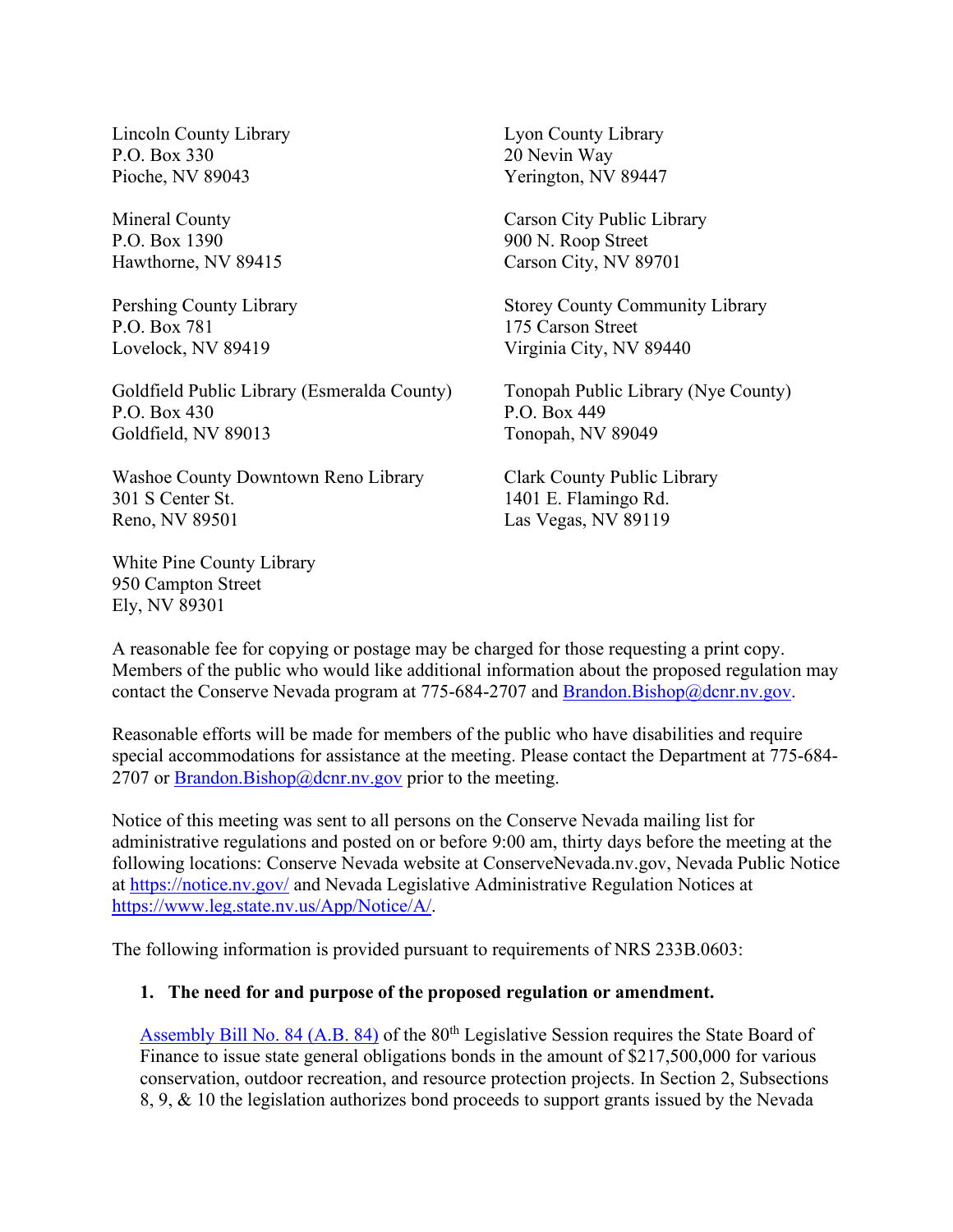Department of Conservation and Natural Resources totaling \$72,500,000. Section 2 and Section 3 of the bill require the adoption of procedures and regulations for the administration of these grant funds. The need for and the purpose of the proposed regulations is as follows:

**Sections. 2-28** of the regulation define various terms relating to the Program. These definitions constitute some of the eligibility requirements needed for the administration of the program created through A.B. 84.

**Section 29** of this regulation sets forth, in accordance with the requirements of A.B. 84: (1) the entities which are eligible to receive a grant; (2) the purposes for which a grant may be awarded; and (3) the amounts allocated to award grants to these entities for certain purposes.

**Section 30** of this regulation provides that the Director of the Department may periodically solicit applications for grants and establish deadlines for the submission of applications for a grant. Section 30 also sets forth the requirements for an application for a grant.

**Section 31** of this regulation requires an applicant to provide a matching contribution in order to receive a grant and establishes the eligibility requirements for a matching contribution.

**Section 32** of this regulation provides that an entity that wishes to apply for a grant from the Program may submit a preapplication or letter of intent to the Department to determine whether the entity and project are eligible to receive a grant.

**Section 33** of this regulation provides that the Director may establish one or more advisory committees to review applications for grants and make recommendations.

**Section 34** of this regulation provides that the Program Manager of the Program or an advisory committee, as applicable, will rank applications in order of priority for awarding grants based on certain factors.

**Sections 35 and 36** of this regulation require a grant recipient to enter into an agreement with the Department and sets forth various requirements for such an agreement.

**Section 37** of this regulation: (1) prohibits, with certain exceptions, converting a project which was awarded a grant from the use or purpose for which the grant was awarded for a period of not less than 20 years; (2) provides that, with certain exceptions, a project which involves developing, acquiring, preserving or protecting property for recreational purposes or to ensure public access, must maintain the public access in perpetuity; and (3) requires that, with certain exceptions, any land or water or any interest in land or water acquired with a grant must be held in perpetuity by the State.

**Section 38** of this regulation provides that: (1) the Department may periodically review whether a grant recipient and project are in compliance with the requirements of the Program; (2) if the grant recipient or project are in violation of a requirement of the Program, the Director will send a letter of violation requiring the grant recipient to take corrective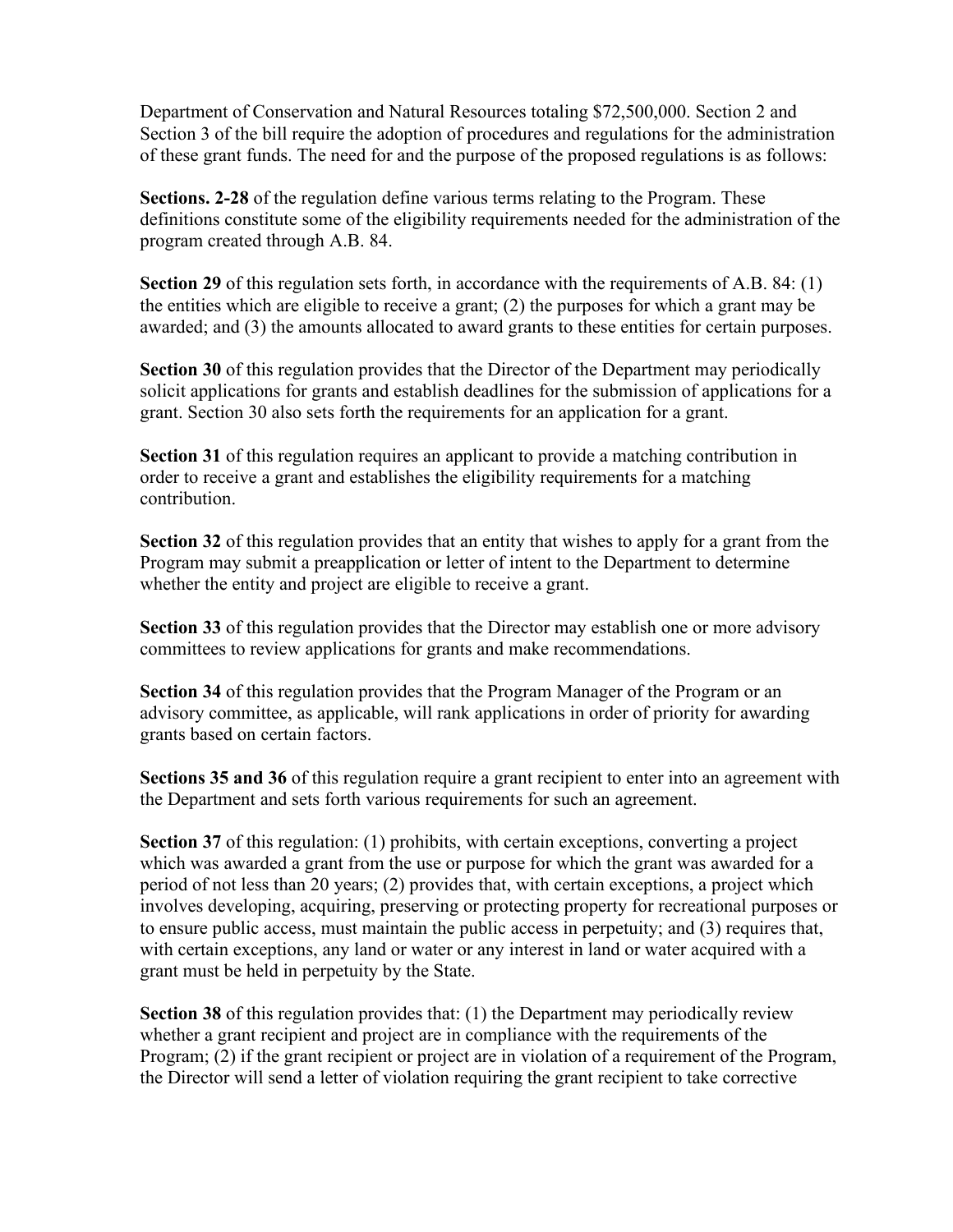action; and (3) if the grant recipient fails to take corrective action or a grant recipient requests to terminate a project, the Director may pursue various remedies.

## **2. If the proposed regulation is a temporary regulation, the terms of the substance of the proposed regulation to be adopted, amended or repealed, or a description of the subjects and issues involved.**

The proposed regulation is not temporary.

## **3. If the proposed regulation is a permanent regulation, a statement explaining how to obtain the approved or revised text of the proposed regulation.**

Text of the proposed regulation is available on the Nevada Department of Conservation and Natural Resources website at: [http://dcnr.nv.gov/divisions-boards/conserve-nevada,](http://dcnr.nv.gov/divisions-boards/conserve-nevada) or by request of digital or hard copy from [Brandon.Bishop@dcnr.nv.gov](mailto:Brandon.Bishop@dcnr.nv.gov) or 775-684-2707. Requests should specify [LCB File No. R025-22.](https://www.leg.state.nv.us/Register/2022Register/R025-22P.pdf)

## **4. The estimated economic effect of the regulation on the business which it is to regulate and on the public.**

In development of the regulation impacts on small business were considered; however, given the nature and scope of the authorizing legislation it is not anticipated these regulations will have a direct impact on small business. During the development of the program's regulations, four informal public listening sessions, and one workshop were conducted to help solicit feedback, concerns, and priorities from the public, nonprofits, state agencies, and local governments. During these listening sessions and regional visits program staff did not receive any comments or concerns from small business related to these proposed regulations. As evidenced by economic work conducted to assess the benefit of Nevada's outdoor recreation sector and further supported by data generated through the Nevada Economic Assessment Project (NEAP) it is anticipated that grants will provide needed investment leading to economic benefit for the State. This will include economic development opportunities for both our rural and urban communities. It is probable that indirect benefits through grant investments will help grow industries like Nevada's \$4 billion-dollar outdoor recreation industry. Through other regional studies investment within this sector alone typically generates an economic multiplier of approximately 1.8. It is anticipated that funds leveraged through this program with other investments will have a positive economic impact on small businesses.

In addition, these regulations are similar to the regulations that were adopted to carry out the "Q1" program that was passed by the Nevada voters in 2001. The "Q1" program also provided grants for resource conservation and recreation purposes to various entities. Negative impacts to small businesses were not identified during the administration of that program. Through the Q1 program we received anecdotal information regarding the programs benefit to small businesses. This was typically seen in instance were small businesses benefited from construction contracts, or where they benefited from an increase in visitors as a result of a recreation project.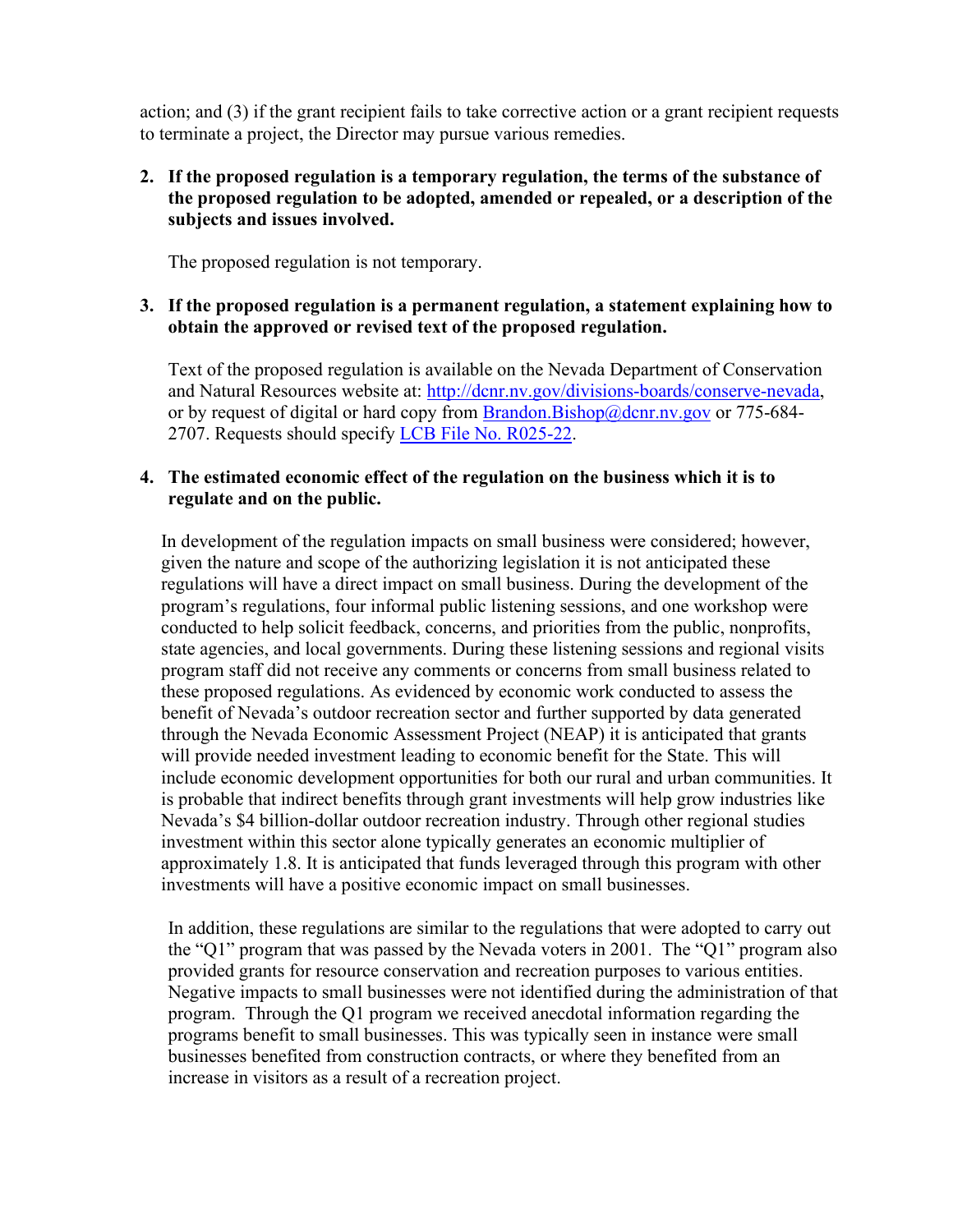## **5. The methods used by the agency in determining the impact on small business.**

The adoption of this regulation will not directly impact small business. It is anticipated to that the implementation of this program and investment in projects around the state will likely benefit business through indirect factors. While the program will have direct impact on grant applicants it does not contain provisions that regulate business.

## **6. The estimated cost to the agency for enforcement of the proposed regulation.**

DCNR does not anticipate additional costs for enforcement of the proposed regulations as the regulations are implementing the grant program outlined in the 2019 Statutes of Nevada, Chapter 480.

## **7. A description of and citation to any regulations of other states or local governmental agencies which the proposed regulation overlaps or duplicates and a statement explaining why the duplication or overlapping is necessary. If the proposed regulation overlaps or duplicates a federal regulation, the notice must include the name of the regulating federal agency.**

The proposed regulations do not directly duplicate federal, state, or local regulations. The proposed regulation is similar in nature to the regulation found in NAC 321.400-NAC 321.466 inclusive. This regulation was for the implementation of the "Q1" program the predecessor to this current program. The prior Conservation Bond Program was established through the general election held on November 5, 2002, the Legislature submitted to the voters of this State and the voters approved a proposal to issue general obligation bonds of the State to protect, preserve and obtain the benefits of the property and natural resources of this State in an amount not to exceed \$200,000,000. The ballot question allocated specific amounts of the bond proceeds to various governmental entities for specified programs and projects. (Chapter 6, Statutes of Nevada 2001, 17th Special Session, at page 104) However, in the program's reauthorization through the 2019 Statutes of Nevada, Chapter 480, the program was moved from the Nevada Division of State Lands to the Department of Conservation and Natural Resources Director's Office. The new legislation additionally had different requirements and structure from the prior legislation. Rather than amending NAC 321.400-321.466 those regulations were allowed to remain as they are directly cited by projects and agreements carried out as part of the previous program and are required for those agreements to stay in place. The proposed regulation in LCB File No. R025-22 will govern this new program now in the Director's Office and conforms to the current authorizing legislation. The prior program is no longer active with the exception of its grant funding agreements and projects, and the regulations maintained for the prior program are not duplicative for the implementation of the current program.

## **8. If the regulation is required pursuant to federal law, a citation and description of the federal law.**

The proposed regulation is not required pursuant to federal law.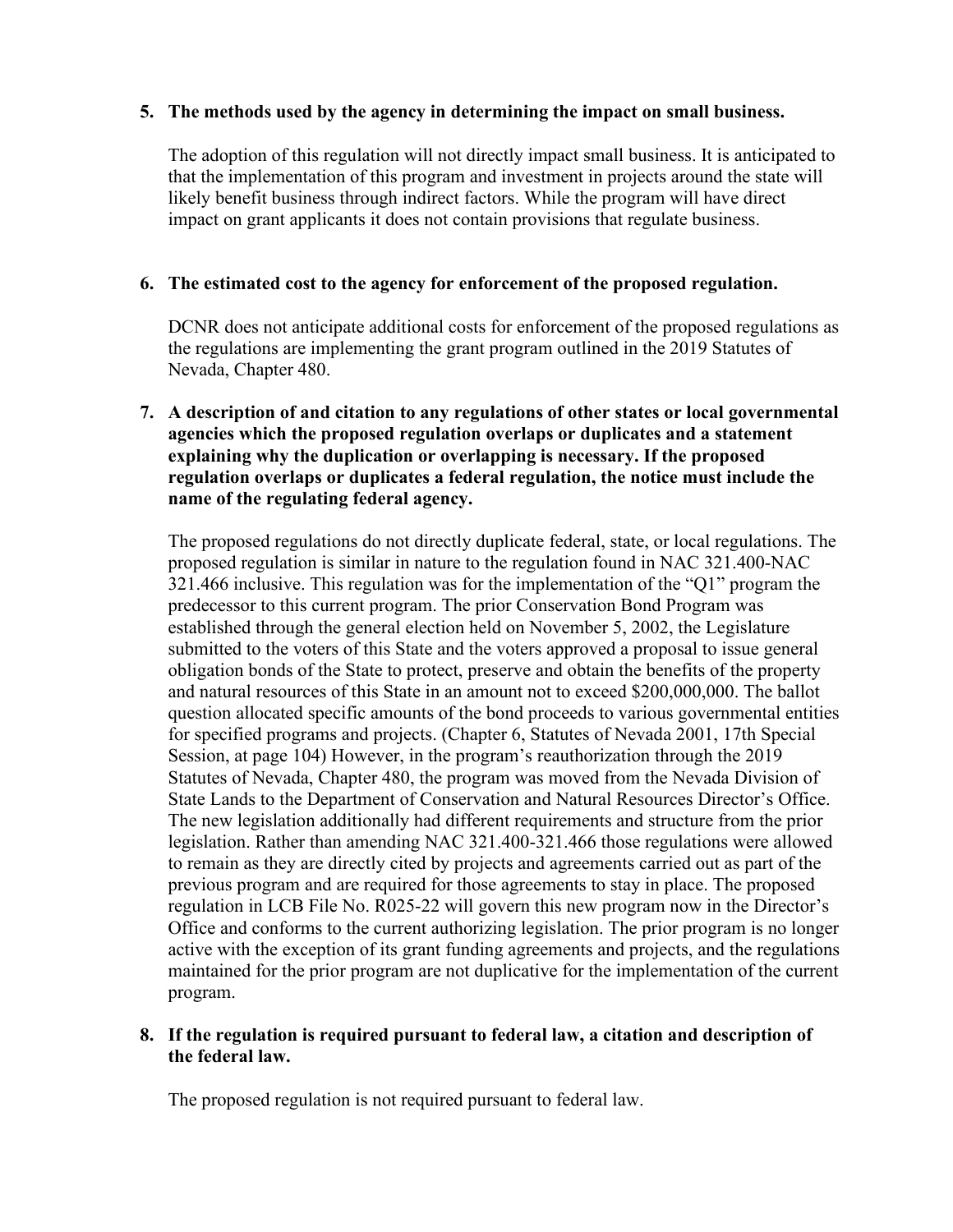**9. If the regulation includes provisions which are more stringent than a federal regulation that regulates the same activity, a summary of such provisions.** 

 $N/A$ 

#### **10. Whether the proposed regulation establishes a new fee or increase and existing fee.**

The new regulation does not establish or amend an existing fee.

## **11. If the proposed regulation is a temporary regulation, each address at which the text of the regulation may be inspected and copied.**

The regulation is not a temporary regulation.

Persons wishing to comment upon the proposed action of the Nevada Department of Conservation and Natural Resources may participate virtually or in person at the scheduled public hearing or may address their comments, data, views or arguments, in written form, to the Nevada Department of Conservation and Natural Resources, 901 S. Stewart St., Ste. 1003, Carson City, Nevada 89701 or by email to [Brandon.Bishop@dcnr.nv.gov.](mailto:Brandon.Bishop@dcnr.nv.gov) Written submissions must be received by the Nevada Department of Conservation and Natural Resources before **5:00 p.m. on May 24, 2022**. If no person who is directly affected by the proposed action appears to request time to make an oral presentation, the Nevada Department of Conservation and Natural Resources may proceed immediately to act upon any written submissions.

Interested persons may obtain a copy of the text of this Notice of Hearing by contacting:

Nevada Department of Conservation and Natural Resources Conserve Nevada Program 901 S. Stewart St., Ste. 1003 Carson City, Nevada 89701 Phone: 775-684-2707 Email: [Brandon.Bishop@dcnr.nv.gov](mailto:Brandon.Bishop@dcnr.nv.gov)

This notice and the text of the proposed regulation are also available in the State of Nevada Register of Administrative Regulations, which is prepared and published monthly by the Legislative Counsel Bureau pursuant to [NRS 233B.0653,](https://www.leg.state.nv.us/nrs/nrs-233b.html#NRS233BSec0653) and on the Internet at [http://www.leg.state.nv.us/.](http://www.leg.state.nv.us/) Copies of this notice and the proposed regulation will also be mailed to members of the public at no charge upon request.

Upon adoption of any regulation, the agency, if requested to do so by an interested person, either before adoption or within 30 days thereafter, shall issue a concise statement of the principal reasons for and against its adoption and incorporate therein its reason for overruling the consideration urged against its adoption.

Notice of this hearing was posted on or before 9 a.m. thirty days before the meeting at the following locations: the Nevada Department of Conservation and Natural Resources website at <http://dcnr.nv.gov/divisions-boards/conserve-nevada>and [www.notice.nv.gov.](http://www.notice.nv.gov/)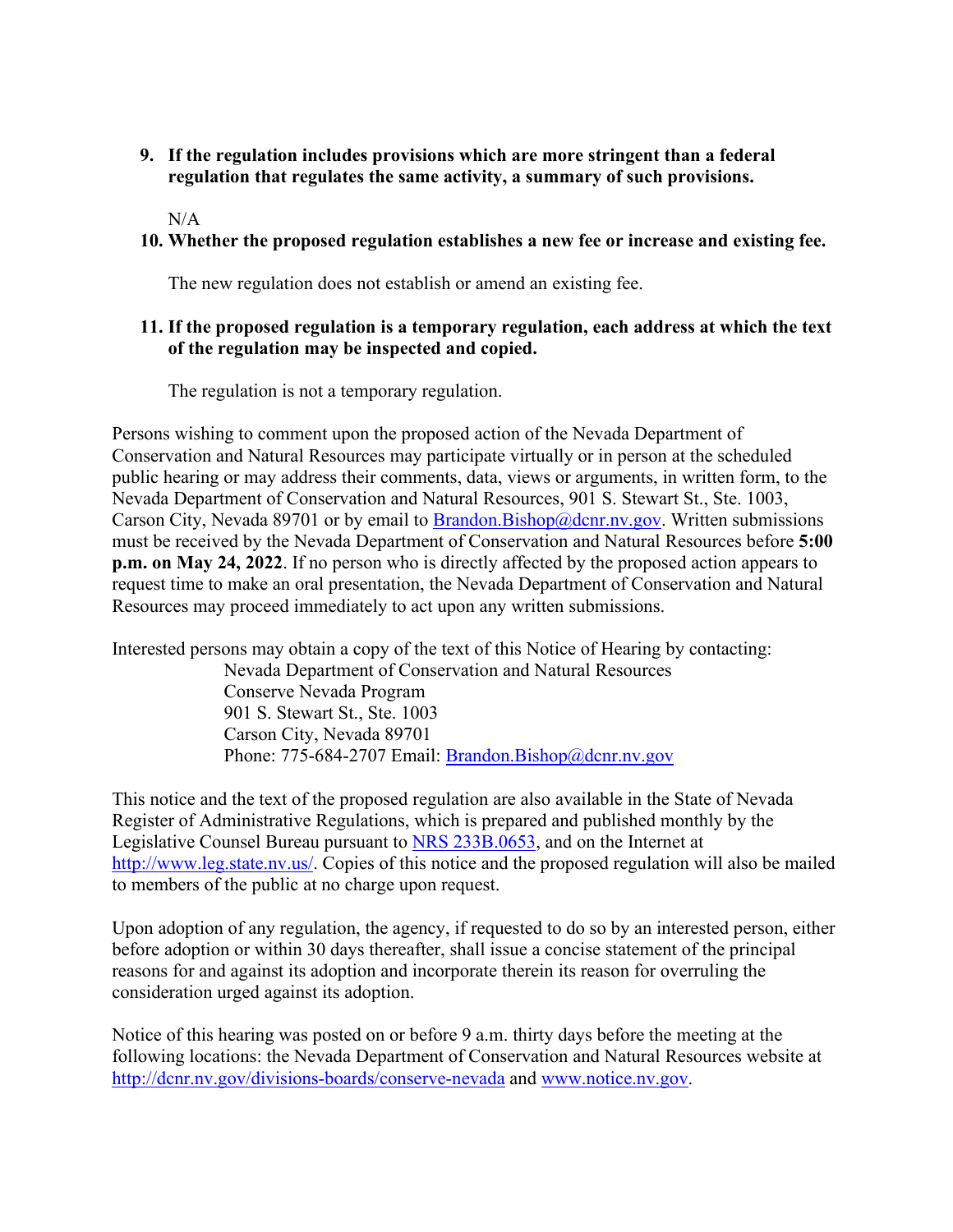BRADLEY CROWELL *Director*

Division of Environmental Protection Division of Water Resources Division of Forestry Division of State Parks Division of State Lands Division of Natural Heritage Division of Outdoor Recreation



JAMES R. LAWRENCE DOMINIQUE ETCHEGOYHEN *Deputy Directors* 

State Historic Preservation Office Conservation Districts Program Sagebrush Ecosystem Program Off-Highway Vehicles Program Conserve Nevada Program

Office of the Director 901 S. Stewart Street, Suite 1003/Carson City, Nevada 89701 Phone: 775.684.2700/Fax: 775.684.2715 www.dcnr.nv.gov

## **Nevada Department of Conservation and Natural Resources**

#### **ADOPTION HEARING AGENDA NEVADA DEPARTMENT OF CONSERVATION AND NATURAL RESOURCES CONSERVE NEVADA PROGRAM**

# **JUNE 3, 2022 1:30 P.M. PST**

**Note:** Items on the agenda may be taken out of the posted order, items may be combined for consideration, and items may be pulled or removed from the agenda.

## **I. Call to Order**

- **II. Public Comment:** Comments from the public are invited at this time. The program reserves the right to limit to 3 minutes the amount of time that will be allowed for each individual to speak. The program is precluded from action on items raised during Public Comments that are not on the agenda.
- **III. For Possible Action:** Discussion and Adoption of Proposed Permanent Regulations
	- a. Adoption and discussion of regulations pertaining to the [2019 Statutes of Nevada,](https://www.leg.state.nv.us/Statutes/80th2019/Stats201917.html#Stats201917_CH480)  Chapter [480 at page 2860](https://www.leg.state.nv.us/Statutes/80th2019/Stats201917.html#Stats201917_CH480) that pertain to the implementation of the Conserve Nevada Program [LCB File No. R025-22.](https://www.leg.state.nv.us/Register/2022Register/R025-22P.pdf)
- **IV. Public Comment.** Comments from the public are invited at this time. The program reserves the right to limit to 3 minutes the amount of time that will be allowed for each individual to speak. The program is precluded from action on items raised during Public Comments that are not on the agenda.

#### **V. Adjournment**

A copy of all materials relating to the proposed regulations may be obtained at the hearing or by contacting the Nevada Department of Conservation and Natural Resources, 901 S. Stewart St., Ste. 1003, Carson City, NV 89701, Brandon.Bishop@dcnr.nv.gov, or (775) 684-2707. In your request, please state that you are requesting materials for the adoption hearing on June 3, 2022.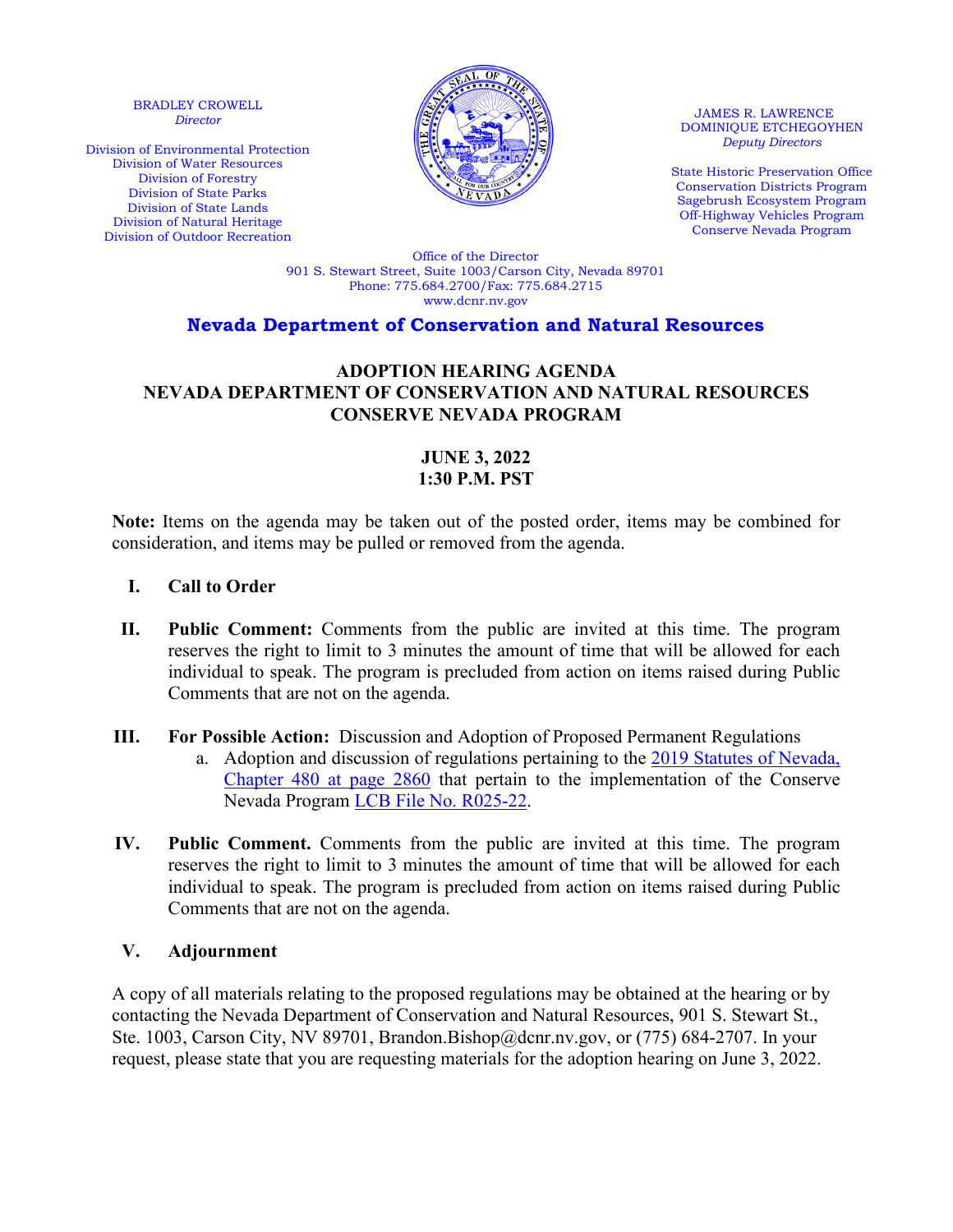Reasonable efforts will be made for members of the public who have disabilities and require special accommodations for assistance at the meeting. Requests for accommodations or assistance may be submitted to the Department in writing to the address below or by calling 775- 684-2707 at least three (3) business days prior to the meeting.

Nevada Department of Conservation and Natural Resources Attn: Brandon Bishop 901 S. Stewart St., Ste. 1003 Carson City, NV 89701 Via email: **Brandon.Bishop**@dcnr.nv.gov

.

Action may not be taken on matters considered during public comment until specifically included on a future agenda as an action item.

Notice of this meeting has been sent to all persons on the agency's mailing list for administrative regulations, posted on the internet through the Department of Conservation and Natural Resource's website at http://dcnr.nv.gov/divisions-boards/conserve-nevada, and on the Nevada Public Notices website at https://notice.nv.gov/ on or before 9 a.m. thirty days (30) calendar days prior to the meeting. Additionally, notice of this meeting was sent to the Nevada Legislative Counsel Bureau for posting at: [https://leg.state.nv.us/App/Notice/A/.](https://leg.state.nv.us/App/Notice/A/)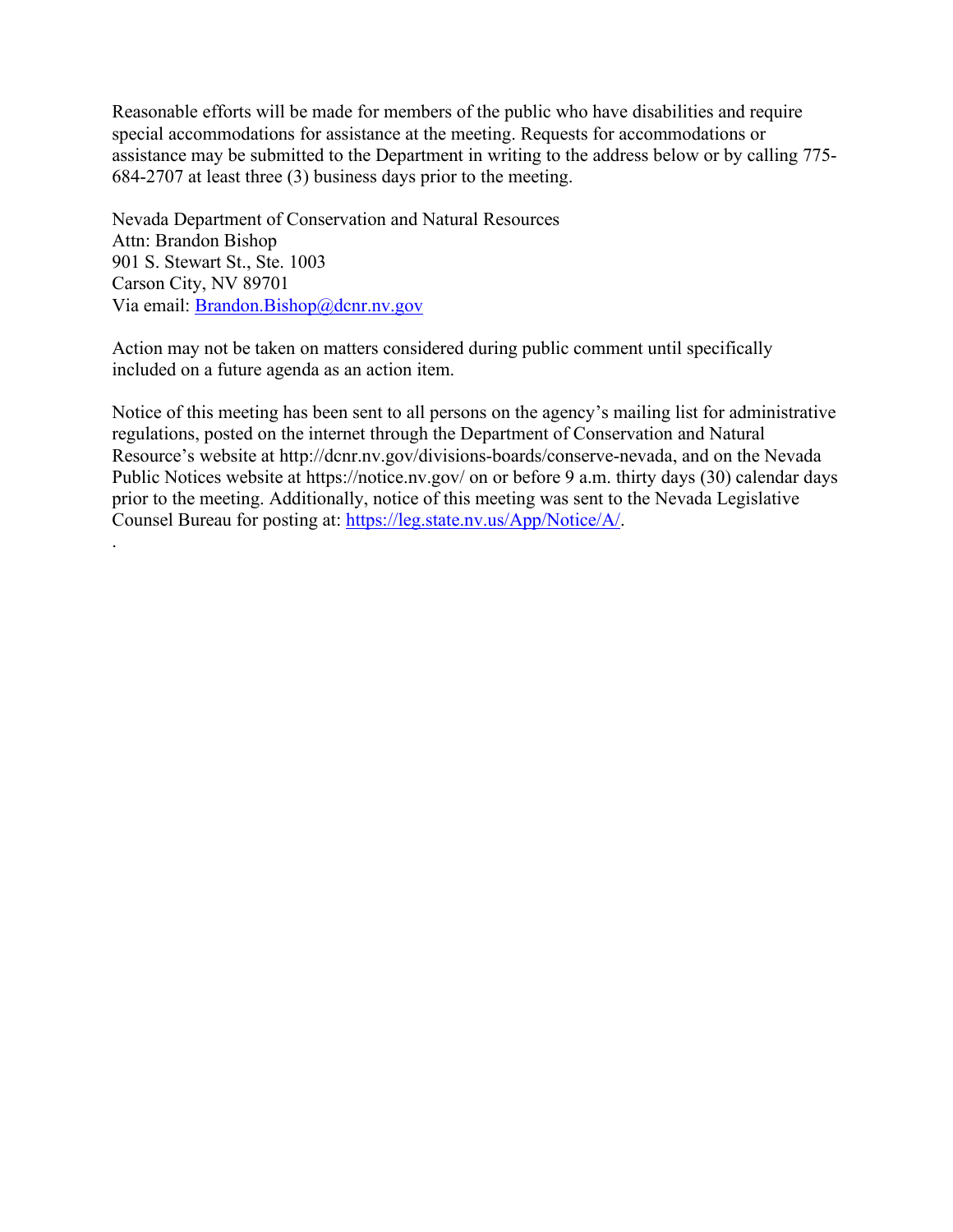#### **PROPOSED REGULATION OF**

#### **THE DIRECTOR OF THE STATE DEPARTMENT OF**

#### **CONSERVATION AND NATURAL RESOURCES**

#### **LCB File No. R025-22**

#### April 20, 2022

EXPLANATION – Matter in *italics* is new; matter in brackets **[**omitted material**]** is material to be omitted.

AUTHORITY: §§ 1-38, Sections 2 and 3 of Assembly Bill No. 84, chapter 480, Statutes of Nevada 2019, at pages 2861 and 2864.

A REGULATION relating to state resources; establishing requirements for the Nevada Conservation and Recreation Program; and providing other matters properly relating thereto.

#### **Legislative Counsel's Digest:**

 At the general election held on November 5, 2002, the Legislature submitted to the voters of this State and the voters approved a proposal to issue general obligation bonds of the State to protect, preserve and obtain the benefits of the property and natural resources of this State in an amount not to exceed \$200,000,000. The ballot question allocated specific amounts of the bond proceeds to various governmental entities for specified programs and projects. (Chapter 6, Statutes of Nevada 2001, 17th Special Session, at page 104) Assembly Bill No. 84 (A.B. 84) of the 80th Legislative Session: (1) required the State Board of Finance to issue an additional \$217,500,000 in state general obligation bonds to continue to protect, preserve and obtain the benefits of the property and natural and cultural resources of this State; and (2) directed that certain amounts of these bond proceeds be allocated to the State Department of Conservation and Natural Resources to make grants to state agencies, local governments, water conservancy districts, conservation districts and certain nonprofit organizations to protect, preserve and obtain the benefits of the property and natural and cultural resources of this State. (Chapter 480, Statutes of Nevada 2019, at page 2860) This regulation establishes the Nevada Conservation and Recreation Program in the Department to make such grants.

**Sections 2-28** of this regulation define various terms relating to the Program.

**Section 29** of this regulation sets forth, in accordance with the requirements of A.B. 84: (1) the entities which are eligible to receive a grant; (2) the purposes for which a grant may be awarded; and (3) the amounts allocated to award grants to these entities for certain purposes.

**Section 30** of this regulation provides that the Director of the Department may periodically solicit applications for grants and establish deadlines for the submission of applications for a grant. **Section 30** also sets forth the requirements for an application for a grant.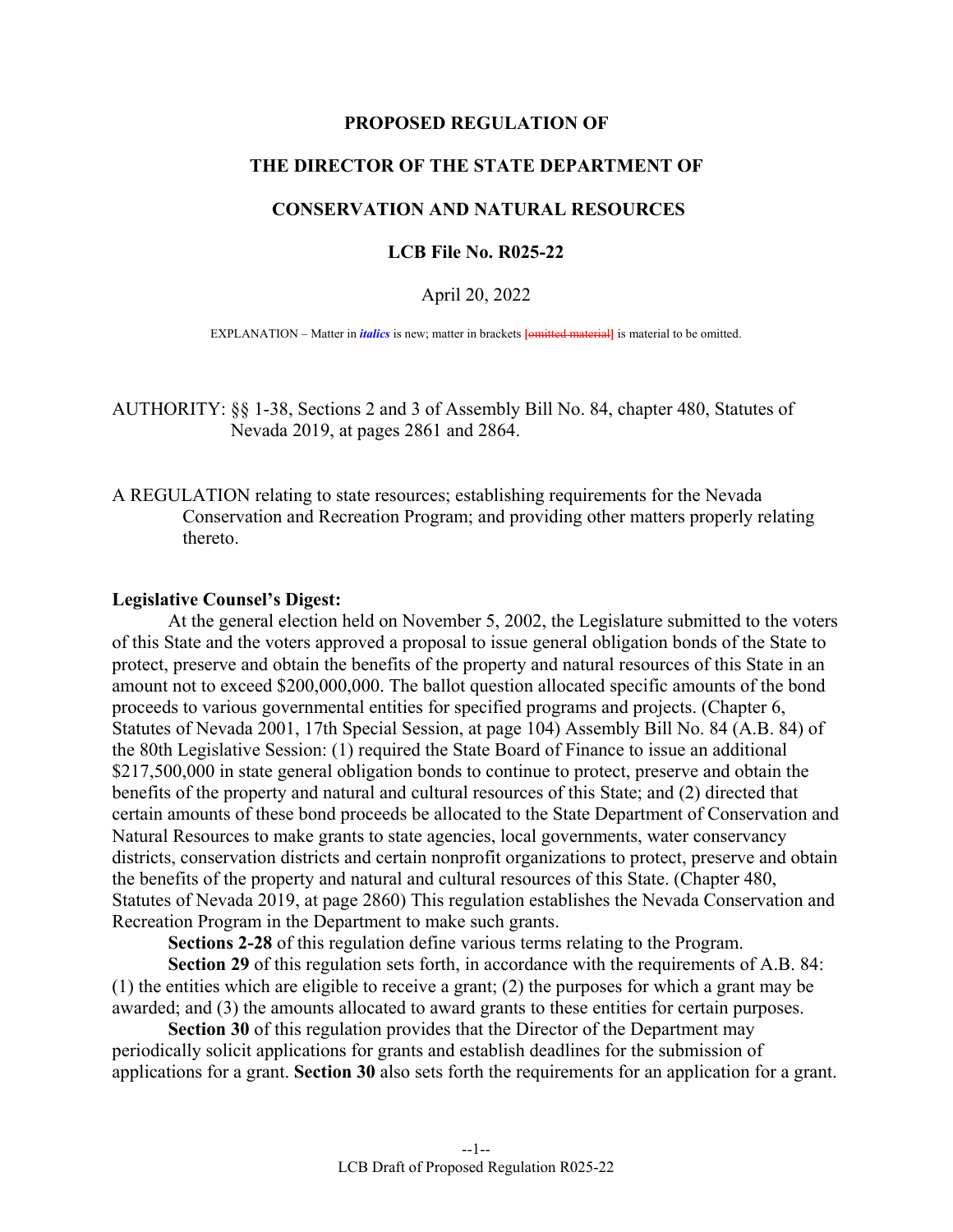**Section 31** of this regulation requires an applicant to provide a matching contribution in order to receive a grant and establishes the eligibility requirements for a matching contribution.

**Section 32** of this regulation provides that an entity that wishes to apply for a grant from the Program may submit a preapplication or letter of intent to the Department to determine whether the entity and project are eligible to receive a grant.

**Section 33** of this regulation provides that the Director may establish one or more advisory committees to review applications for grants and make recommendations.

**Section 34** of this regulation provides that the Program Manager of the Program or an advisory committee, as applicable, will rank applications in order of priority for awarding grants based on certain factors.

**Sections 35 and 36** of this regulation require a grant recipient to enter into an agreement with the Department and sets forth various requirements for such an agreement.

**Section 37** of this regulation: (1) prohibits, with certain exceptions, converting a project which was awarded a grant from the use or purpose for which the grant was awarded for a period of not less than 20 years; (2) provides that, with certain exceptions, a project which involves developing, acquiring, preserving or protecting property for recreational purposes or to ensure public access must maintain the public access in perpetuity; and (3) requires that, with certain exceptions, any land or water or any interest in land or water acquired with a grant must be held in perpetuity by the State.

**Section 38** of this regulation provides that: (1) the Department may periodically review whether a grant recipient and project are in compliance with the requirements of the Program; (2) if the grant recipient or project are in violation of a requirement of the Program, the Director will send a letter of violation requiring the grant recipient to take corrective action; and (3) if the grant recipient fails to take corrective action or a grant recipient requests to terminate a project, the Director may pursue various remedies.

**Section 1.** Chapter 232 of NAC is hereby amended by adding thereto the provisions set

forth as sections 2 to 38, inclusive, of this regulation.

 **Sec. 2.** *As used in sections 2 to 38, inclusive, of this regulation, unless the context* 

*otherwise requires, the words and terms defined in sections 3 to 28, inclusive, of this* 

*regulation, have the meanings ascribed to them in those sections.* 

 **Sec. 3.** *"Acquisition" means the securing of the right of public use of real property or the* 

*benefit thereof by the purchase or donation of an interest in that real property.* 

 **Sec. 4.** *"Carson River corridor" includes, without limitation, the 100-year floodplain of* 

*the Carson River, land adjacent to the 100-year floodplain of the Carson River, sloughs or*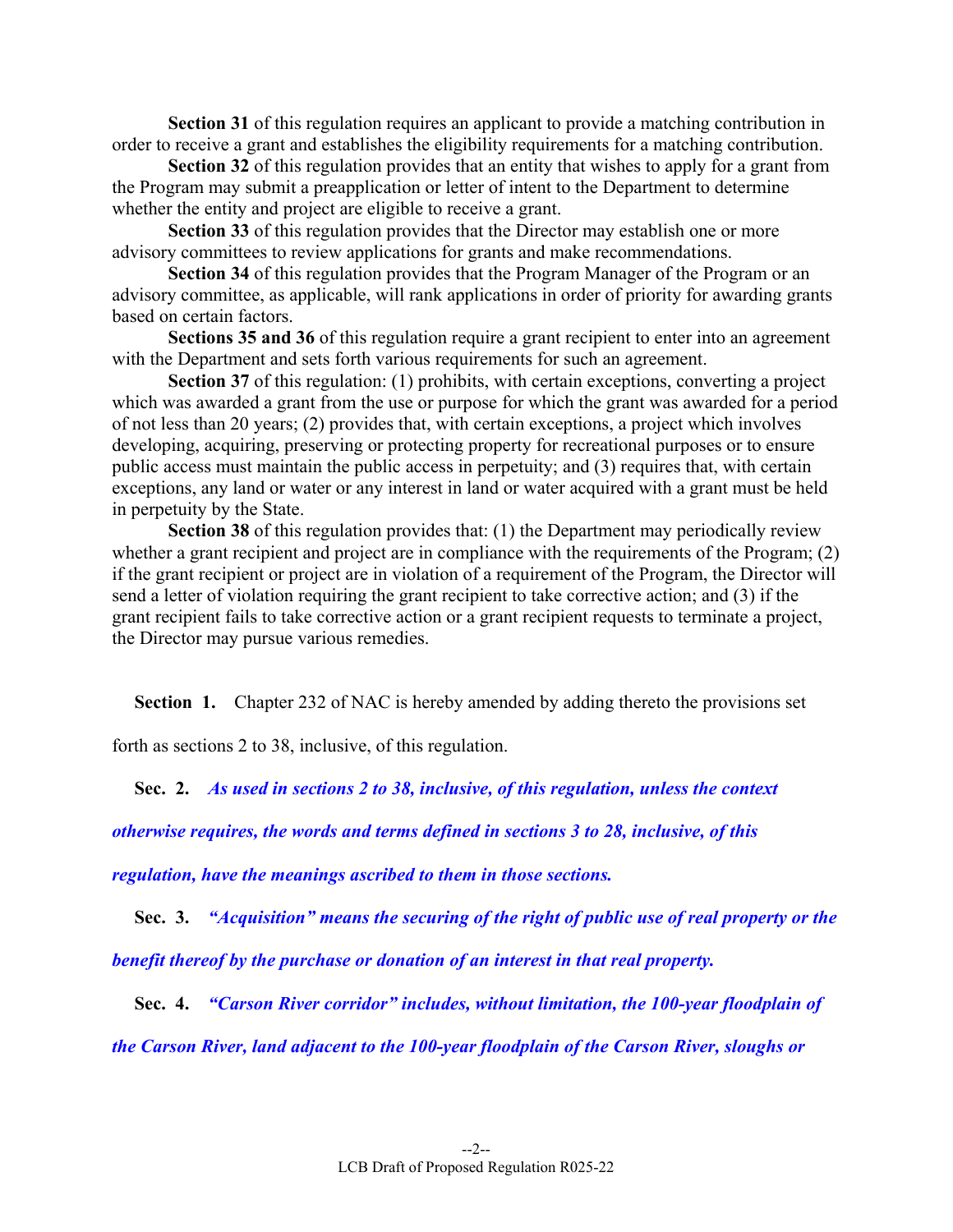*ponds of the Carson River, old meanders and oxbows of the Carson River and any tributary of the Carson River within its recognized hydrographic basins.* 

 **Sec. 5.** *"Conservation district" has the meaning ascribed to it in NRS 548.032.* 

 **Sec. 6.** *"Credit" has the meaning ascribed to it in NAC 232.410.* 

 **Sec. 7.** *"Department" means the State Department of Conservation and Natural Resources.*

 **Sec. 8.** *"Director" means the Director of the Department or his or her designee.* 

 **Sec. 9.** *"Easement for conservation" has the meaning ascribed to it in NRS 111.410.* 

 **Sec. 10.** *"Historic or cultural resources" means any surviving evidence that relates to the history of the use of the land from the earliest human occupation to recent historical activities. Surviving evidence may include, without limitation, sites, structures, districts, objects, artifacts and historic documents associated with or representative of peoples, cultures, and human activities and events from any period of time, including, without limitation, the present.* 

 **Sec. 11.** *"Lake Tahoe Path System" means the pedestrian and bicycle shared use path system that extends from Incline Village, Nevada to Stateline, Nevada, as laid out in the 2020 Regional Transportation Plan of the Tahoe Regional Planning Agency. The term includes, without limitation, trail facilities, support infrastructure, mobility hubs, bicycle and pedestrian counters, trailheads, trail connectors and shared use pathways.* 

 **Sec. 12.** *"Local government" means any political subdivision of this State, including, without limitation, a county, city, town, general improvement district, conservancy district, water conservancy district or any other district that performs a governmental function.* 

 **Sec. 13.** *"Matching contribution" includes money or anything of value, including, without limitation, the use of personnel, materials or equipment that is expended on a project.*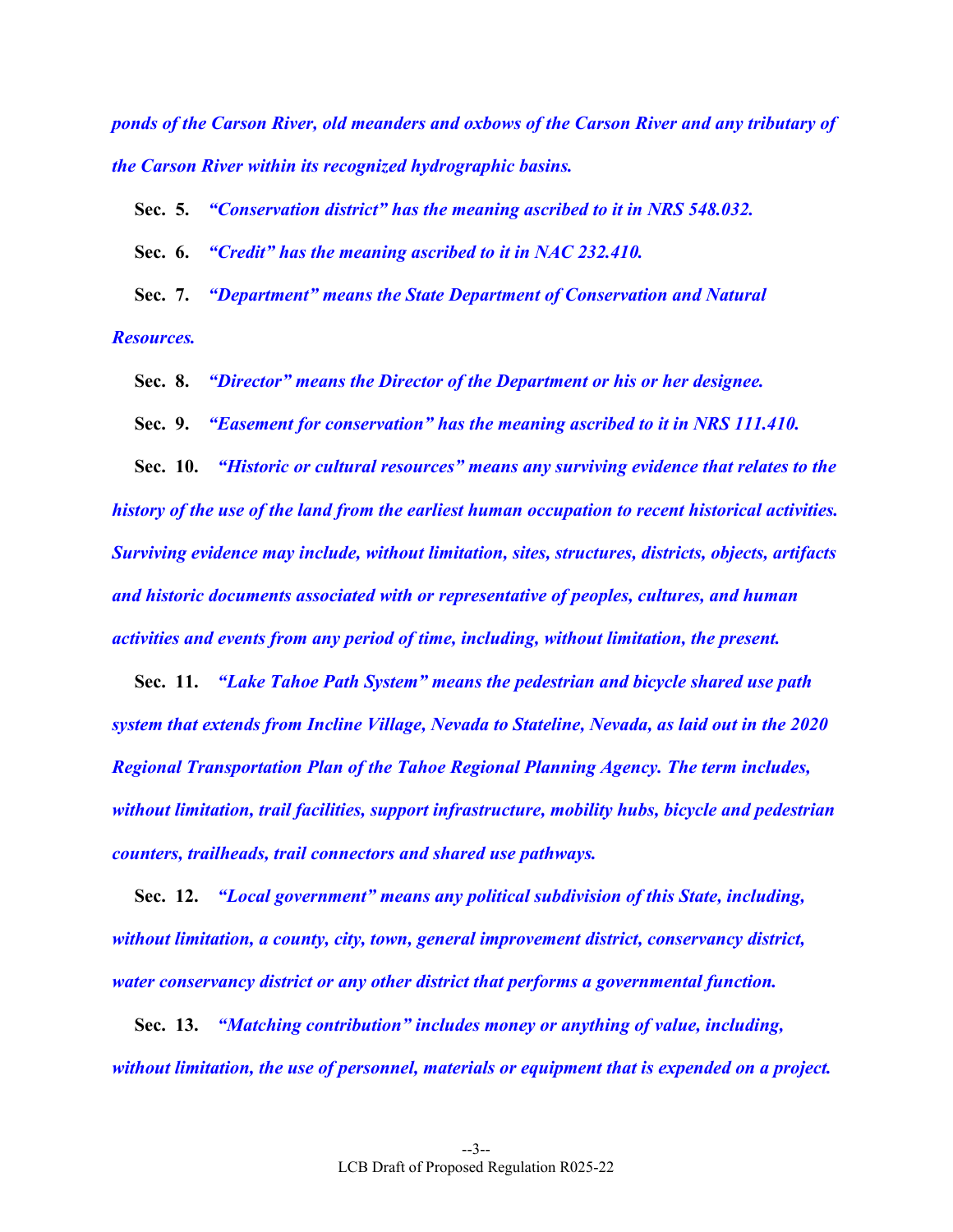**Sec. 14.** *"Nevada Conservation and Recreation Program" or "Program" means the grant program created pursuant to subsections 8, 9 and 10 of section 2 of Assembly Bill No. 84, chapter 480, Statutes of Nevada 2019, at page 2861, and sections 2 to 38, inclusive, of this regulation.* 

 **Sec. 15.** *"Nonprofit organization" means an entity or organization that is exempt from federal income taxation pursuant to 26 U.S.C. § 501(c)(3).* 

 **Sec. 16.** *"Project" " includes, without limitation:* 

 *1. The design and construction of outdoor recreational facilities, recreational trails and campsites;* 

 *2. The acquisition of land and water rights or interests in land and water rights to protect and enhance wildlife habitat, sensitive or unique vegetation, historic or cultural resources, riparian corridors, floodplains, wetlands, other environmental resources and open spaces;* 

 *3. The acquisition of credits to protect, enhance or restore sagebrush ecosystems;* 

 *4. The creation of resilient landscapes;* 

 *5. Catastrophic wildfire mitigation and restoration;* 

 *6. The maintenance or restoration of watersheds;* 

 *7. The maintenance or restoration of river corridors; and* 

 *8. Those activities, acquisitions, construction, design, planning, studies and environmental, cultural or other reviews that preserve and protect, or obtain the benefits of, the property and natural and cultural resources of the State of Nevada.* 

 **Sec. 17.** *"Public benefit" means the outcome of a project that obtains, protects, preserves, supports or enhances the benefits of property, natural resources or cultural resources for current and future residents of the State of Nevada.*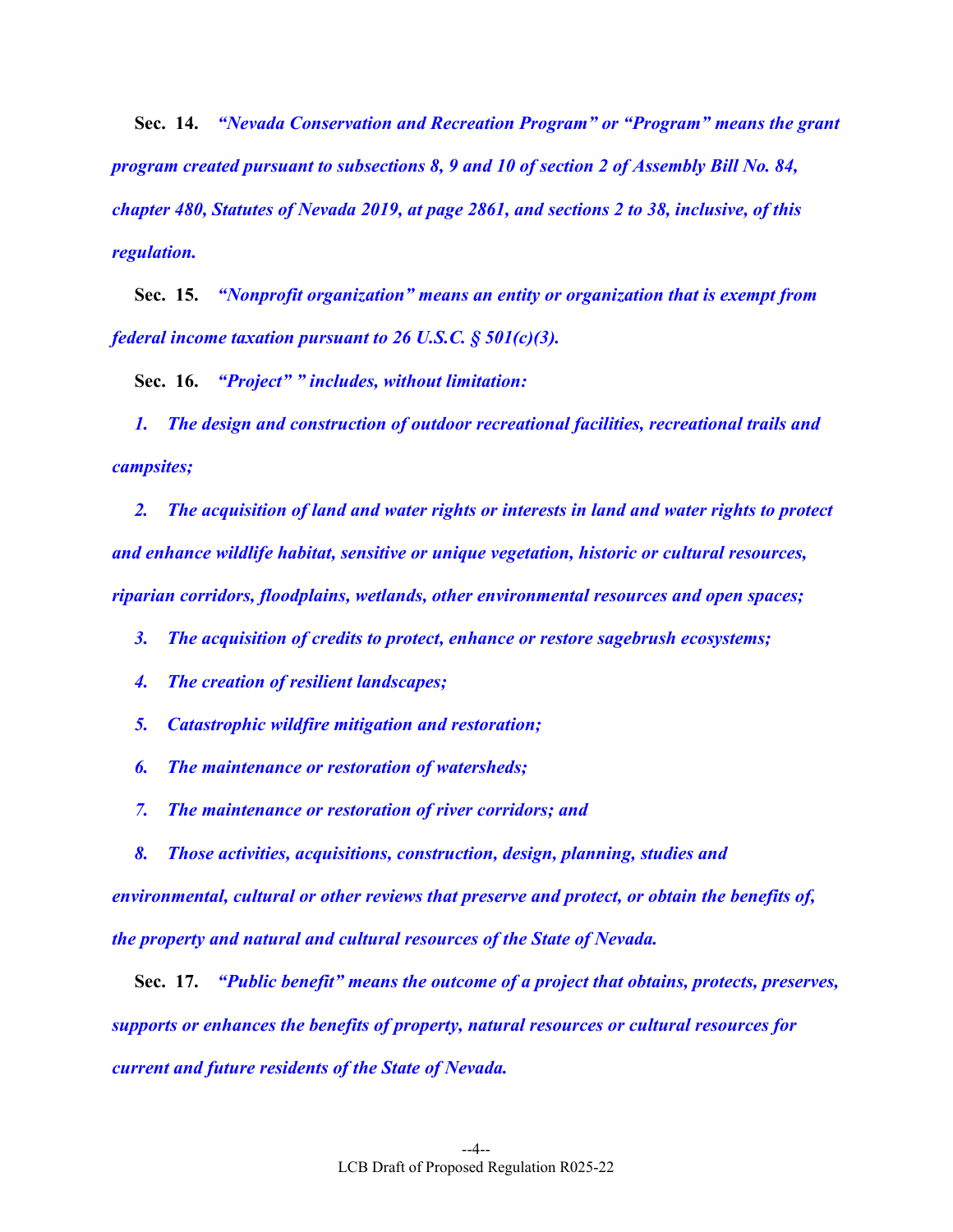**Sec. 18.** *"Recreational facility" means a facility for the use and enjoyment of a recreational area or trail that provides an opportunity for the observation, interpretation, outdoor recreation or enjoyment of natural or cultural resources.* 

 **Sec. 19.** *"Recreational trail" means:* 

 *1. A trail, pathway, water trail or similar area for walking, hiking, bicycling, horseback riding, exercising or any other outdoor recreational activity;* 

 *2. Trail infrastructure that provides public access to outdoor recreational resources, existing trail connections or pathways that facilitate access to natural or cultural resources; and* 

 *3. Trail features, including, without limitation, trail junctions, points of interest, recreation stops, scenic points, sites of trail amenities and interpretive signage.* 

 **Sec. 20.** *"Riparian corridor" means land related to or located on the bank of or adjacent to a natural or artificial waterway, including, without limitation, a river, intermittent or permanent creek or stream, gully where surface water collects, wetland, lake, pond or ditch, if the land exhibits plant types unique to areas with periodic or perennial water sources of a magnitude greater than the surrounding uplands.* 

 **Sec. 21.** *"Sensitive or unique vegetation" means any:* 

 *1. Native species, cluster of native species or type of habitat that contains a rare, threatened or endangered native plant species designated by an appropriate federal or state agency;* 

 *2. Native species of vegetation in a declining trend;* 

 *3. Species of plant or network of vegetation that has characteristics that have been identified as worthy of special consideration; or*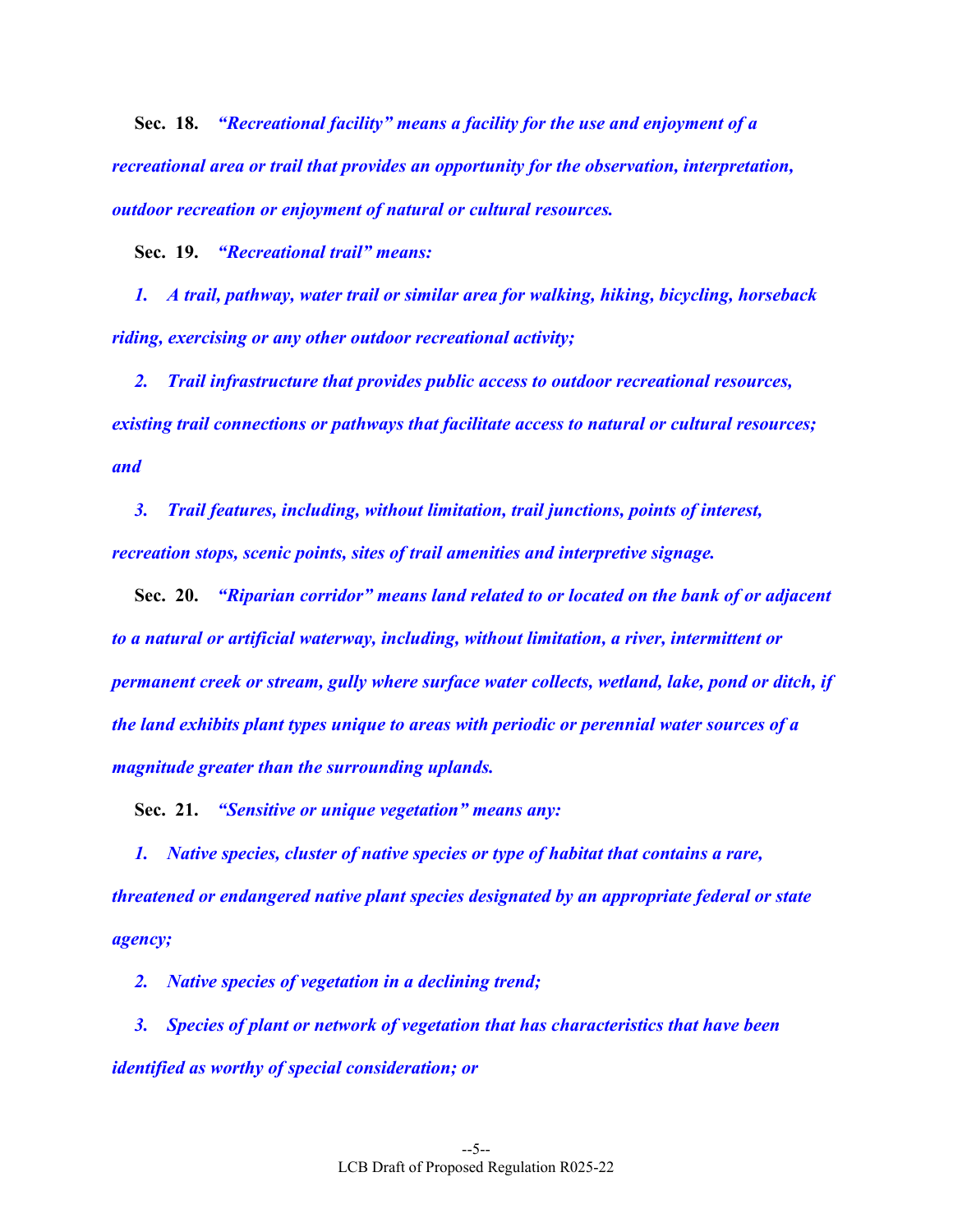*4. Species of plant or network of vegetation that is highly restricted in distribution or that occurs only in a specialized habitat or supports another rare, threatened or endangered species.* 

 **Sec. 22.** *"State agency" means any agency, department or division of the Executive Department of this State, including, without limitation, the Nevada System of Higher Education.* 

 **Sec. 23.** *"Trailhead" means a point at which a recreational trail or path system begins, diverts or terminates including, without limitation, restrooms, parking, signage, an interpretive site or any other item that provides public accessibility, information or support for the public utilization of a recreational trail or path system.* 

 **Sec. 24.** *"Truckee River corridor" includes, without limitation, the 100-year floodplain of the Truckee River, the land adjacent to the 100-year floodplain of the Truckee River, sloughs or ponds of the Truckee River, old meanders and oxbows of the Truckee River and any tributary of the Truckee River within the recognized hydrographic basins of the Truckee River.* 

 **Sec. 25.** *"Water conservancy district" has the meaning ascribed to it in NRS 541.020.* 

 **Sec. 26.** *"Wetland" means the transitional lands between terrestrial and aquatic systems, where the water table is usually at or near the surface or the land is covered by shallow water, which have a stable water source and:* 

*1. At least periodically, the land supports hydrophytes predominantly;* 

 *2. The substrate is predominantly undrained hydric soil; or* 

 *3. The substrate is saturated with water or covered by shallow water at some time during the growing season of each year.*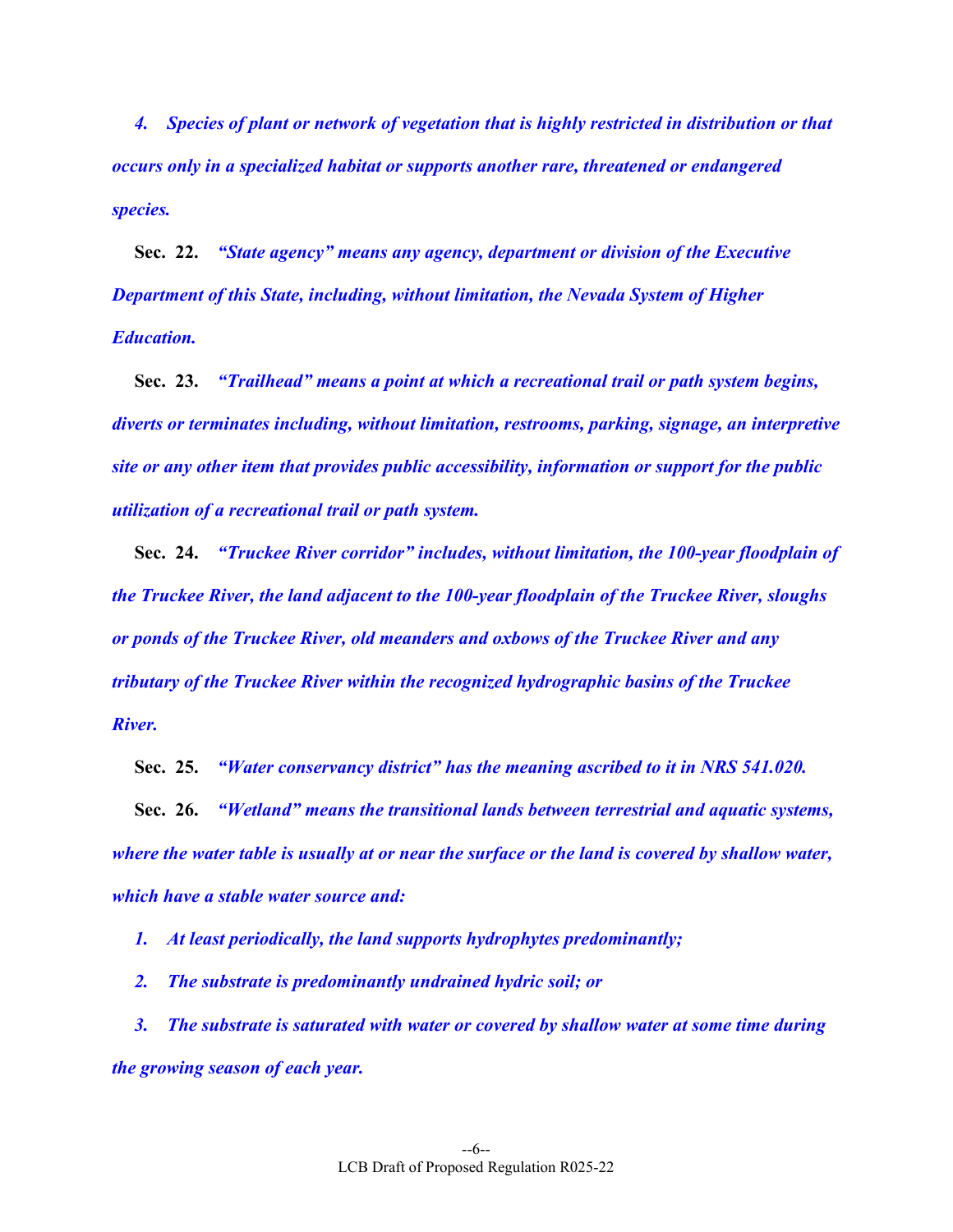**Sec. 27.** *"Wildlife habitat" means a diverse area with a combination of the necessary resources and environmental conditions that promote a population of at least one wildlife species and allows the wildlife species to flourish and reproduce.* 

 **Sec. 28.** *"Wildlife species" means any native species of animal, including, without limitation, insects, amphibians, reptiles and any other vertebrate or invertebrate.* 

 **Sec. 29.** *In accordance with subsections 8, 9 and 10 of section 2 of Assembly Bill No. 84, chapter 480, Statutes of Nevada 2019, at page 2861, the Director will implement the Nevada Conservation and Recreation Program to award grants of money from the sale of general obligation bonds of this State as follows:* 

 *1. An amount not to exceed \$10,000,000 for grants to state agencies, local governments and nonprofit organizations or subdivisions thereof to enhance and restore the Truckee River corridor and watershed and the Carson River corridor and watershed;* 

 *2. An amount not to exceed \$5,000,000 for grants to Douglas County, Washoe County, Carson City or other local governments located within those counties to enhance the Lake Tahoe Path System; and* 

 *3. An amount not to exceed \$57,500,000 for grants to:* 

 *(a) State agencies, local governments or nonprofit organizations for the design, planning or construction of recreational facilities, campsites and recreational trails and trailheads. Any project paid for by a grant awarded pursuant to this paragraph must be for the protection, preservation and sustainable public use of the property and natural resources of this State or for the purposes of obtaining the benefits thereof. The Director will coordinate with the Division of State Parks of the Department and the Division of Outdoor Recreation of the Department when awarding grants pursuant to this paragraph.*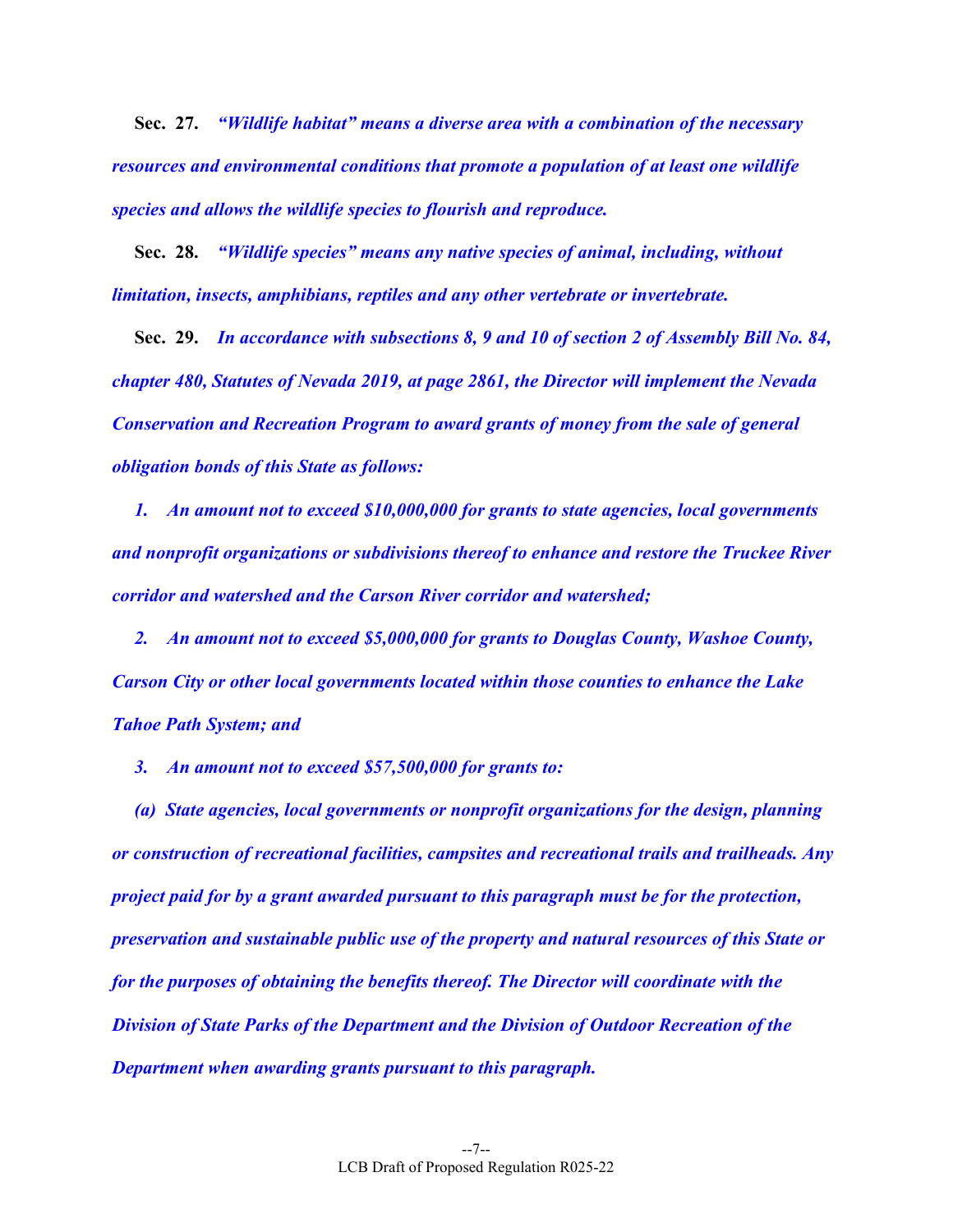*(b) Counties and other local governments for the acquisition of land and water rights or interests in land and water rights to protect and enhance wildlife habitat, sensitive or unique vegetation, historic or cultural resources, riparian corridors, wetlands and other environmental resources in accordance with an adopted plan for open spaces. The Director will coordinate with the Division of State Lands of the Department when awarding grants pursuant to this paragraph.* 

 *(c) State agencies, local governments and nonprofit organizations for the acquisition and retirement of credits for the protection, enhancement or restoration of sagebrush ecosystems in accordance with NAC 232.400 to 232.480, inclusive. Any credits acquired with grant money awarded pursuant to this paragraph may only be used for the purpose of the retirement of the credits and may not be used to meet environmental mitigation requirements.* 

 *(d) State agencies, local governments and nonprofit organizations for carrying out projects to create resilient landscapes by reducing the threat of catastrophic wildfire, improving the condition and ecological health of watersheds or rehabilitating lands damaged by wildland fires. The Director will coordinate with the Division of Forestry of the Department and the Department of Wildlife when awarding grants pursuant to this paragraph.* 

 *(e) State agencies, local governments and nonprofit organizations for the inventory, enhancement and restoration of wetlands. The Director will coordinate with the Division of Natural Heritage of the Department and the Department of Wildlife when awarding grants pursuant to this paragraph.* 

 *(f) To carry out contracts or agreements under which a nonprofit organization may acquire land and water or interests in land and water for the public benefit to protect and enhance wildlife habitat, sensitive or unique vegetation, historic or cultural resources,*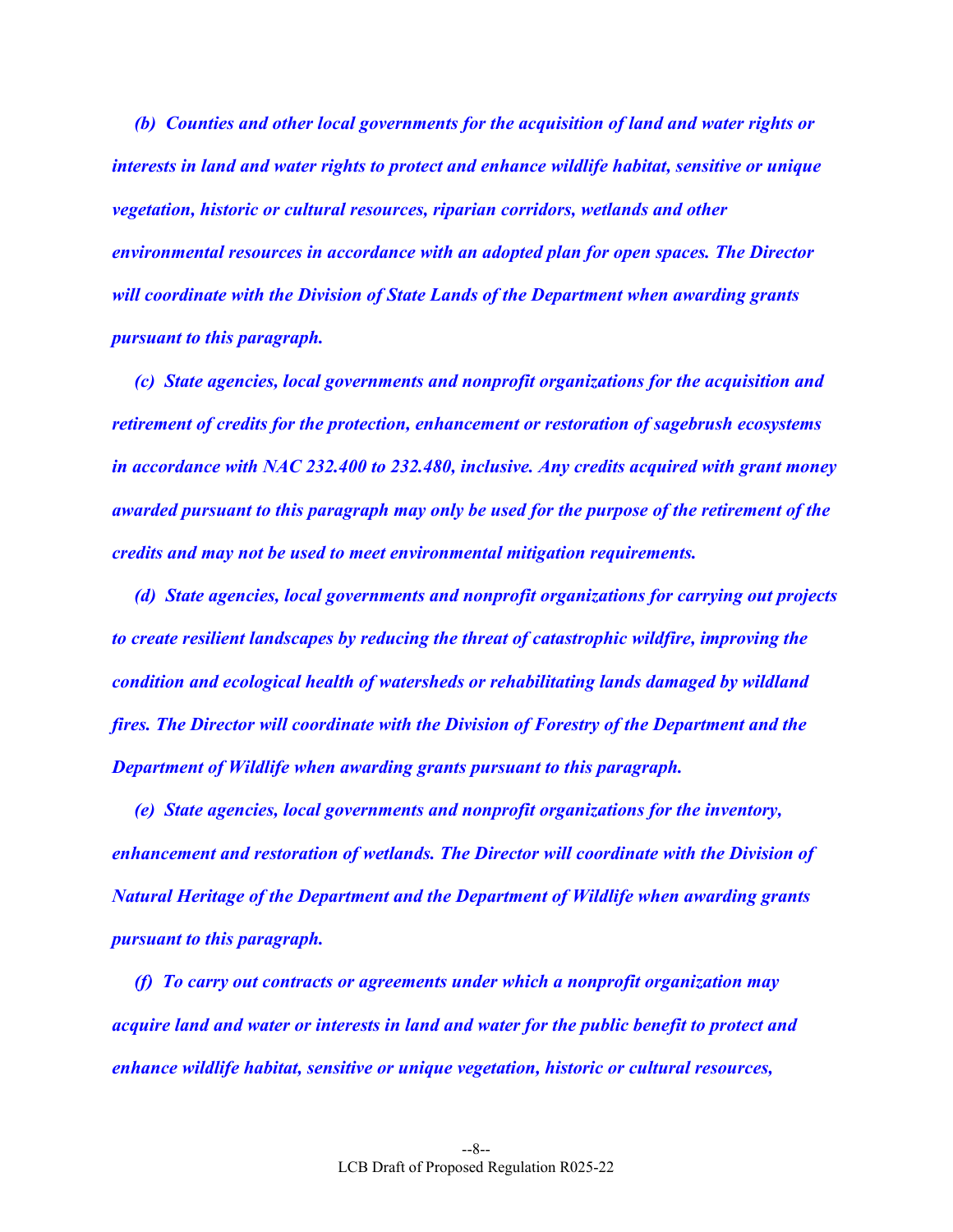*riparian corridors, wetlands and other environmental resources. The State must hold an interest in any property or interest in property acquired pursuant to this paragraph.* 

 **Sec. 30.** *1. The Director may periodically solicit:* 

 *(a) Applications for the grants described in section 29 of this regulation from state agencies, local governments and nonprofit organizations for the grants of money;* 

*(b) Applications from nonprofit organizations for carrying out contracts or agreements to acquire land and water or interests in land and water for the Nevada Conservation and Recreation Program; and* 

 *(c) Project lists from state agencies, local governments and nonprofit organizations to help assess the need for projects of the Nevada Conservation and Recreation Program.* 

*2. The Director will establish deadlines for the submission of applications solicited pursuant to subsection 1.* 

*3. An application for a grant must be submitted on a form provided by the Department and include, without limitation:* 

 *(a) The total estimated cost of the project which must include, without limitation, the estimated costs for planning, design, acquisitions and construction, as applicable;* 

 *(b) A description of the manner in which the project meets the purpose of the grant, as described in section 29 of this regulation;* 

 *(c) A proposed schedule for the project which must include, without limitation, the planning and implementation phases of the project;* 

 *(d) If the applicant is a nonprofit organization, documentation of the qualifications of the nonprofit organization;*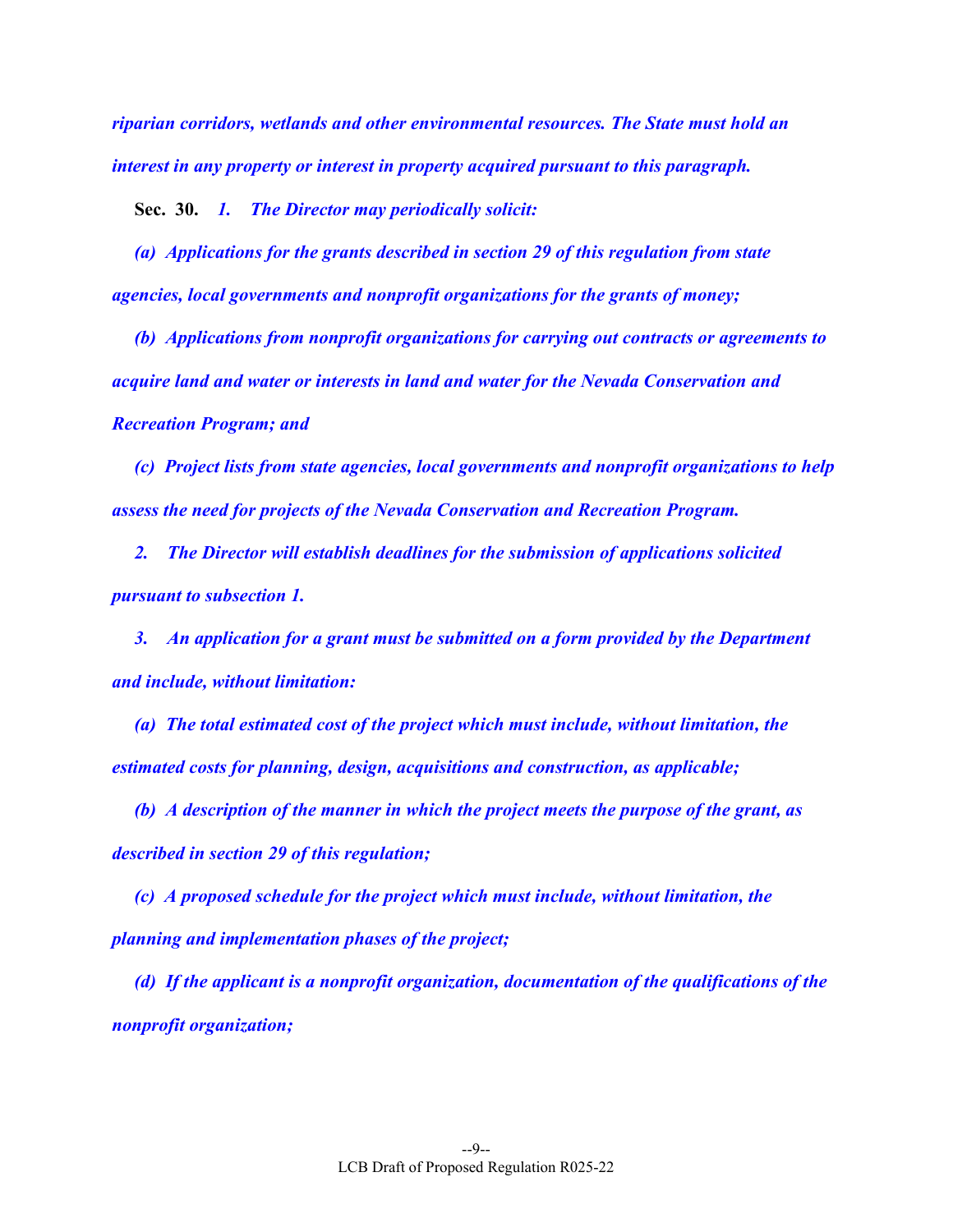*(e) A description of the matching contributions that will be provided by the applicant, including, without limitation, the matching contribution that is required pursuant to section 31 of this regulation;* 

 *(f) If the applicant is a nonprofit organization and the project includes the acquisition of land or water or any interest in land or water:* 

 *(1) The most current financial statement of the nonprofit organization and a copy of the Form 990 of the nonprofit organization filed with the Internal Revenue Service of the United States Department of the Treasury for the last 3 fiscal years; and* 

 *(2) Specific details concerning the manner in which the money of the State will be secured by an interest in the land or water;* 

 *(g) A map of the location of the project and a plan for the site of the project indicated in an appropriate scale on the map;* 

 *(h) Documentation that the project conforms to any applicable federal, state or local plans;* 

 *(i) Documentation and a statement by the applicant that the applicant has made a good faith effort to contact any property owners potentially impacted by the project, including, without limitation, any letters of support or opposition received by the applicant regarding the project;* 

 *(j) Documentation that the applicant has contacted any stakeholders, including, without limitation, local governments and federal, state or local land management agencies which must include, without limitation, any statements from any stakeholders affected by the project that details any issues or concerns about the project and whether the stakeholder supports or opposes the project;*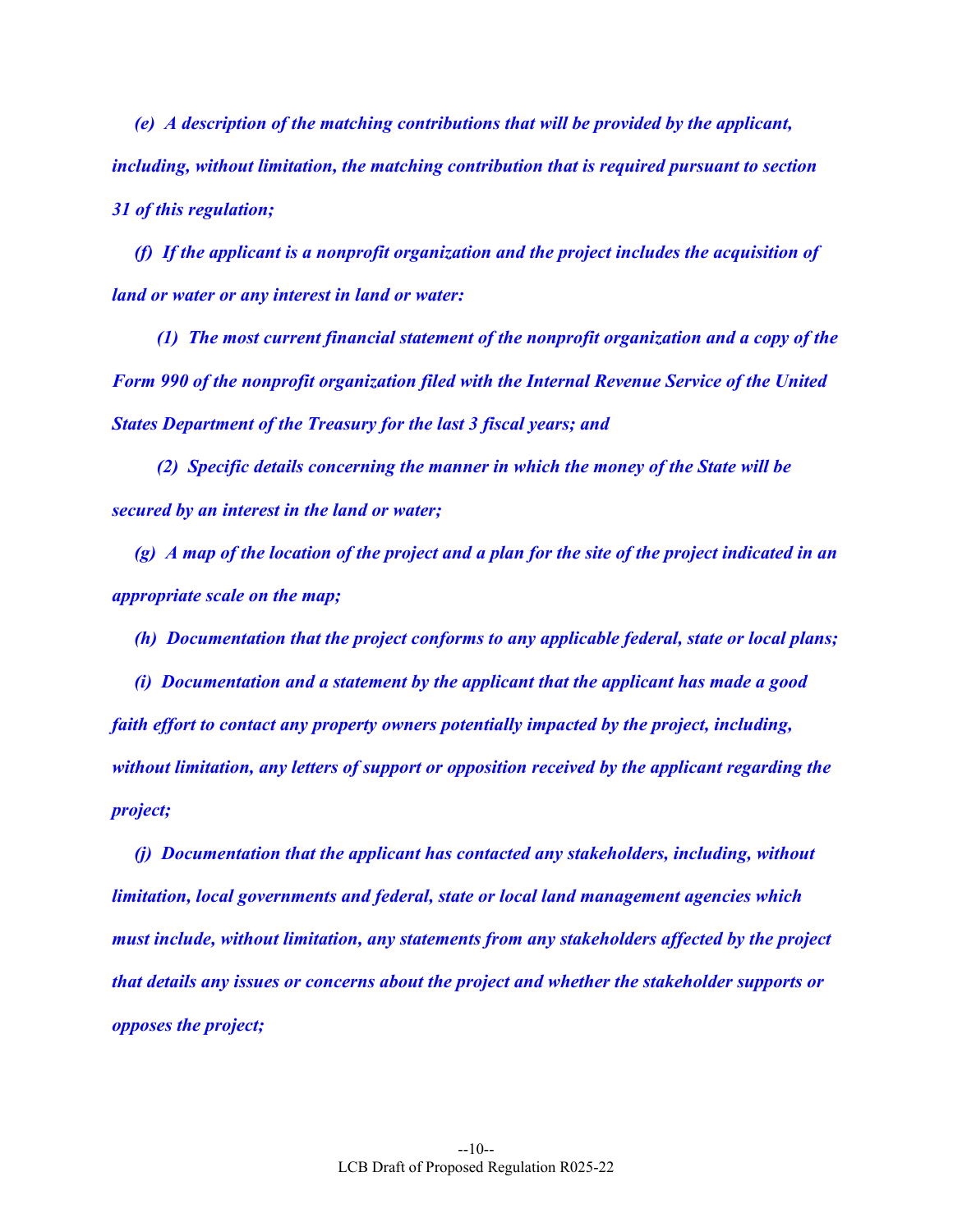*(k) Any environmental reviews, site planning documents, archaeological or other site impact statements, reviews or permits required to proceed with the project;* 

 *(l) An identification of any known potential adverse impacts to the environment or a cultural site and proposed mitigation measures for such impacts;* 

 *(m) A summary of the proposed plan for the operation and maintenance of the project for a period of not less than 20 years, including, without limitation, the identity of the person or entity who will operate the project or provide continued maintenance on the project and any documentation or agreements made with the person or entity that will operate the project or provide continued maintenance;* 

 *(n) If applicable, proof that the applicant has:* 

 *(1) The necessary interests in land and water to complete the project;* 

 *(2) A letter of intent between the property owner and the applicant authorizing the applicant to implement the project on the land; or* 

 *(3) A letter of intent between the property owner and the applicant concerning obtaining the necessary interests in land and water to complete the project; and* 

 *(o) Any other information required by the Director.* 

 **Sec. 31.** *1. To receive a grant from the Nevada Conservation and Recreation Program, an applicant must provide an eligible matching contribution to the project of not less than 10 percent of the total cost of the project.* 

 *2. A matching contribution is eligible for purposes of this section if the matching contribution:* 

 *(a) Is for an expenditure for a project that was made not more than 2 years before receiving the grant from the Nevada Conservation and Recreation Program;*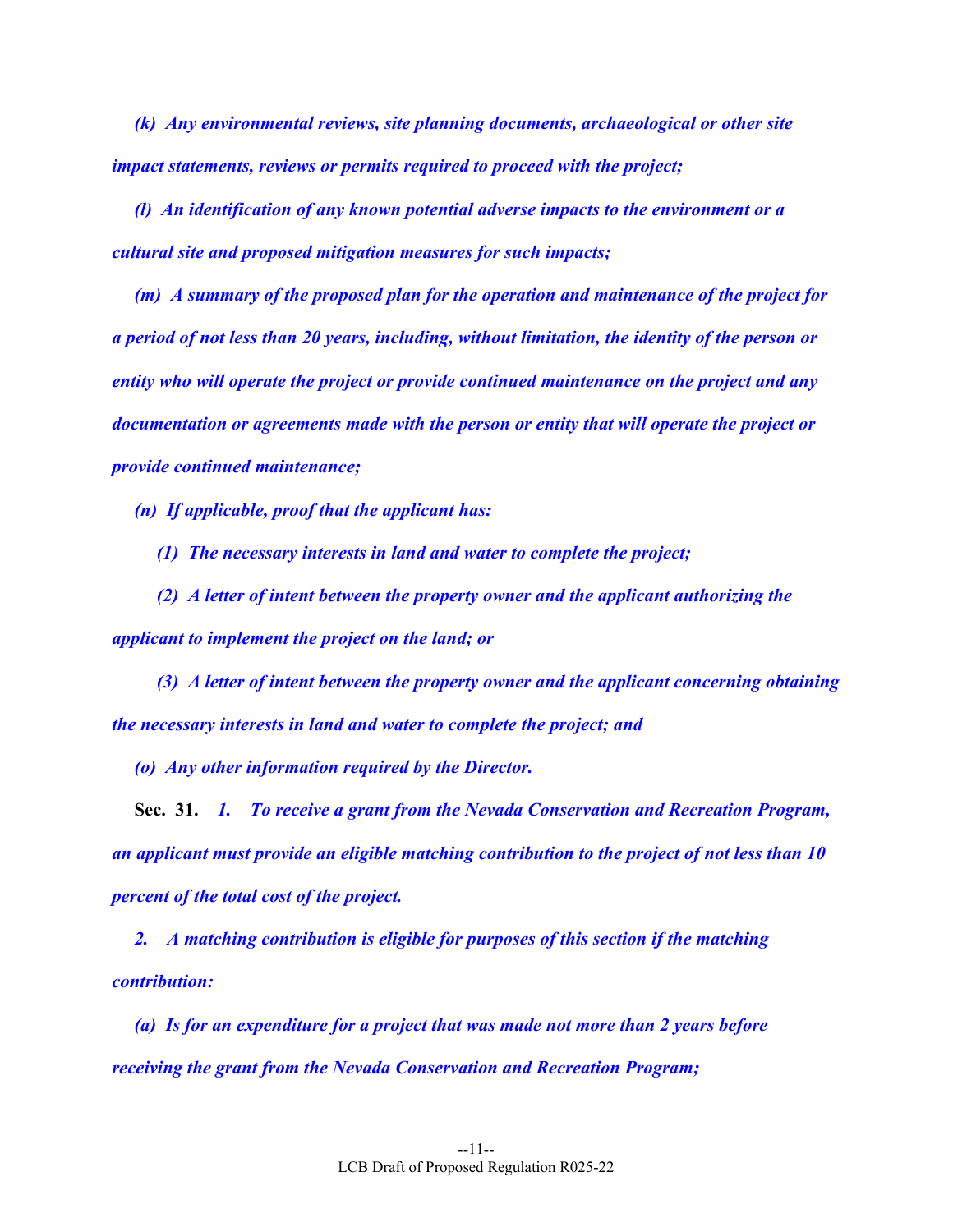*(b) Is directly related to the project; and* 

 *(c) Includes one or more of the following:* 

 *(1) Cash;* 

 *(2) In-kind contributions, including, without limitation, planning, labor, volunteer labor, appraisals, equipment rental and material costs;* 

 *(3) Federal or state contributions that are not part of the Program;* 

 *(4) Any costs associated with environmental information required for the project, documentation of which must be submitted with the application; or* 

 *(5) Any costs incurred in establishing a program to monitor the success of the project.* 

 *3. The following contributions do not qualify as eligible matching contributions:* 

 *(a) Any costs associated with the preparation of the application for a grant from the Program;* 

 *(b) In-kind services that do not relate to the project or the purposes of the Program;* 

 *(c) Money expended on the project 2 or more years before the application for a grant from the Program is approved;* 

 *(d) Money received from another grant from the Program; and* 

 *(e) Any other contribution the Director determines is an inappropriate matching contribution.* 

 **Sec. 32.** *1. An entity that is eligible to apply for a grant from the Program may submit to the Department a preapplication or letter of intent to apply for a grant for an initial determination of the eligibility of the project to receive a grant.* 

 *2. In reviewing the preapplication or letter of intent submitted pursuant to subsection 1, the Department will consider, without limitation, whether:*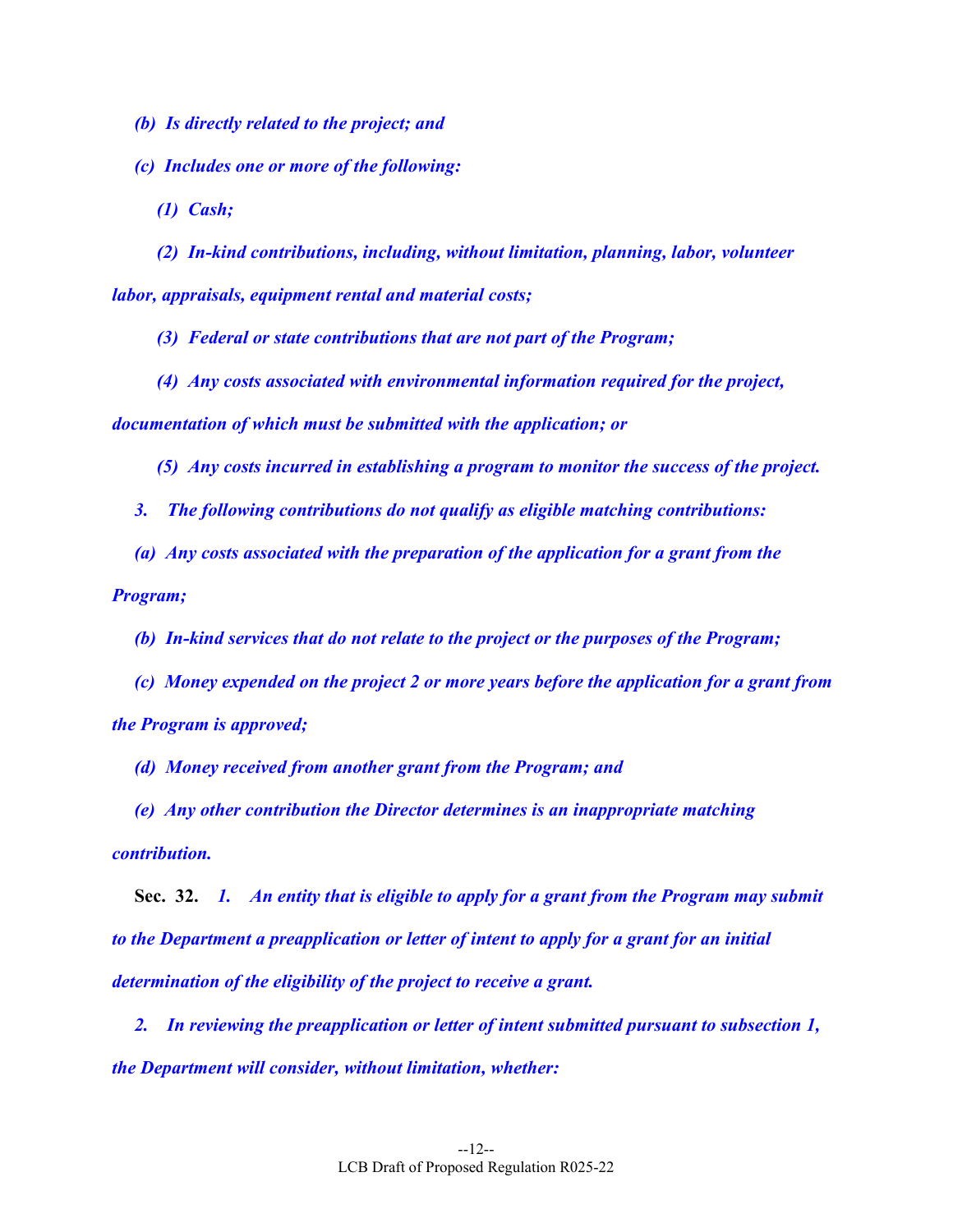*(a) The entity is eligible to apply for a grant from the Program;* 

 *(b) The proposed project is eligible for a grant from the Program; and* 

 *(c) The proposed project will provide a public benefit, as determined by the Department.* 

 **Sec. 33.** *1. The Director will, if practicable, establish one or more advisory committees to:* 

 *(a) Review applications for grants from the Program;* 

 *(b) Make recommendations for grants from the Program. Such recommendations may be taken into account when ranking applications pursuant to section 34 of this regulation; and* 

 *(c) Make recommendations for the ranking system used to rank applications for grants.* 

 *2. In appointing members to an advisory committee, the Director may consider the diversity, expertise, geographic distribution, community representation and any other elements necessary for the review and ranking of applications.* 

 **Sec. 34.** *1. The Program Manager:* 

 *(a) Will rank applications received pursuant to section 30 of this regulation in order of priority for awarding grants using a ranking system authorized by the Director. Grants will be awarded for projects that, based on the application, are most appropriate for the receipt of a grant within the overall purpose of the Program.* 

 *(b) May request that an advisory committee, if established pursuant to section 33 of this regulation, rank applications in accordance with this section.* 

 *2. The Program Manager or advisory committee, as applicable, shall consider the following factors, without limitation, when ranking applications:* 

 *(a) The environmental significance of the project and the degree of conservation and protection of natural resources, including, without limitation, the preservation of a natural,*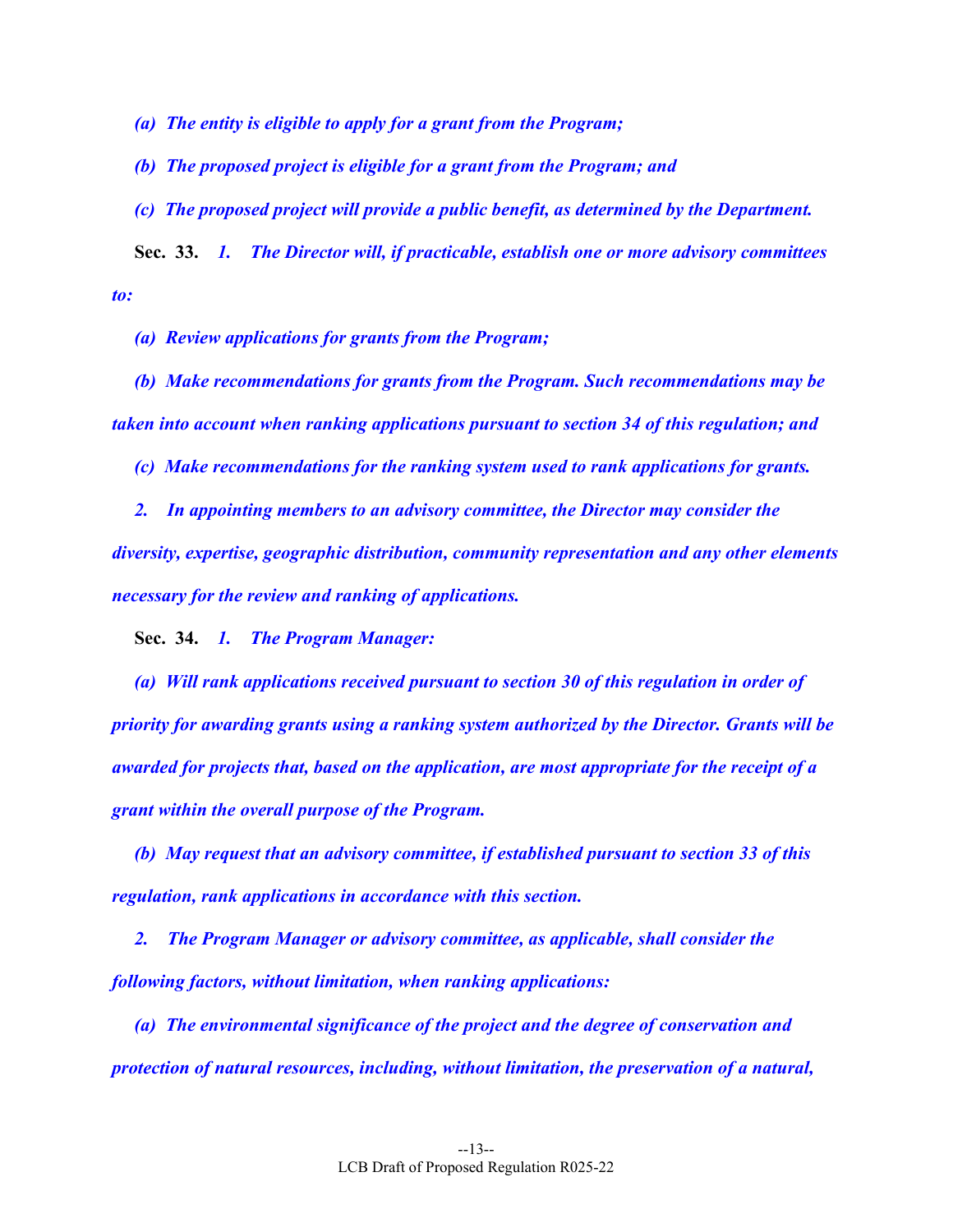*scientific, cultural, archeological, agricultural, paleontological or historical site or a wetland or riparian corridor resource;* 

 *(b) The extent of the public benefit, including, without limitation, an overall advancement in the conservation and protection of the natural resources of this State, the enhancement of recreational opportunities, increased public access to lands and waters of this State and the achievement of the goals identified in an adopted open space, recreation or resource plan;* 

 *(c) Whether the objectives of the project are clearly stated in the application and the applicant has the ability to carry out those objectives;* 

 *(d) Whether the detail and design of the project is adequate and includes a detailed plan for the management of the project that specifies the manner in which the project will be maintained and how the project will remain consistent with the purposes of the Program;* 

 *(e) Whether the projected budget and associated costs of the project are reasonable and detailed, whether the amount and sources of matching contributions are set forth in the application and whether the project will meet the objectives stated in the application in a costeffective manner;* 

 *(f) The extent to which the project is a cooperative effort with other agencies, organizations or persons;* 

 *(g) The extent of support for the project from local governments and other public entities;* 

 *(h) The extent to which climate resiliency or sustainability practices are incorporated into the project; and* 

 *(i) Any other factor that the Director considers important in the ranking process, which may include, without limitation:* 

 *(1) The urgency of the need for the project;*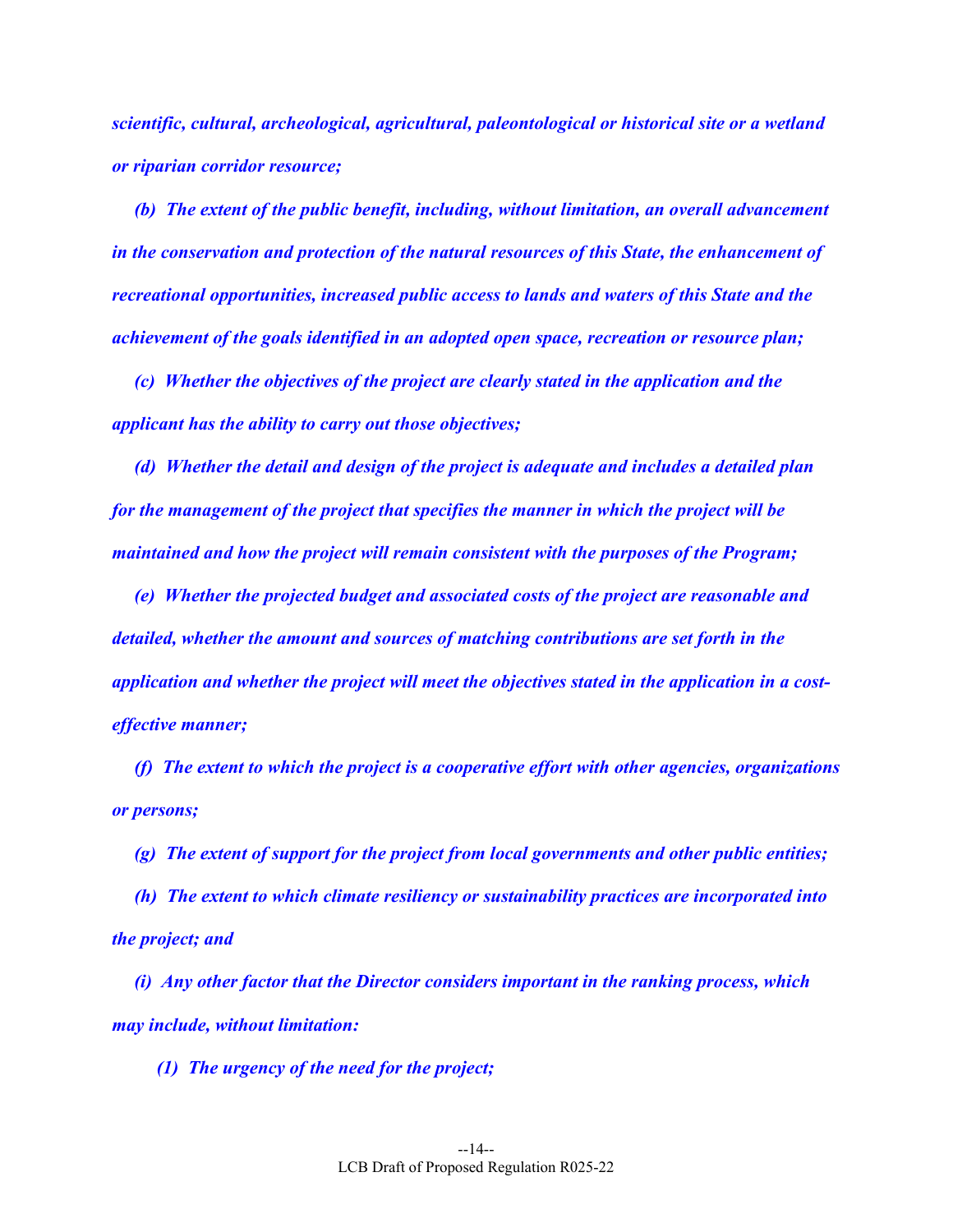*(2) Whether the applicant has provided for matching contributions that exceed the requirements of section 31 of this regulation;* 

 *(3) Whether any land acquisition associated with the application includes the acquisition of water rights or other interest that will remain with the land in perpetuity;* 

 *(4) Whether the project includes the retiring of water rights in a hydrographic basin that is over-appropriated;* 

 *(5) If the project does not include the acquisition of water rights, whether the applicant has demonstrated the existence of an adequate water supply to fulfill the purposes of the project;* 

 *(6) The existence of a local need for the project that warrants special attention for the project due to a lack of similar opportunities in the local area of the project;* 

 *(7) The potential benefits of the project to the residents of this State;* 

 *(8) If the project is related to public use, the ability of the public to access the project; and* 

 *(9) The completion and performance by the applicant of previous and similar work.* 

 *3. In determining whether to award a grant, the Director may consider any recommendations of the Program Manager or advisory committee, if established pursuant to section 33 of this regulation, and the rankings of the grant applications. The decision of the Director is final.* 

 *4. If an applicant is not awarded a grant by the Director, the application may be resubmitted during a future application period.* 

 *5. As used in this section:*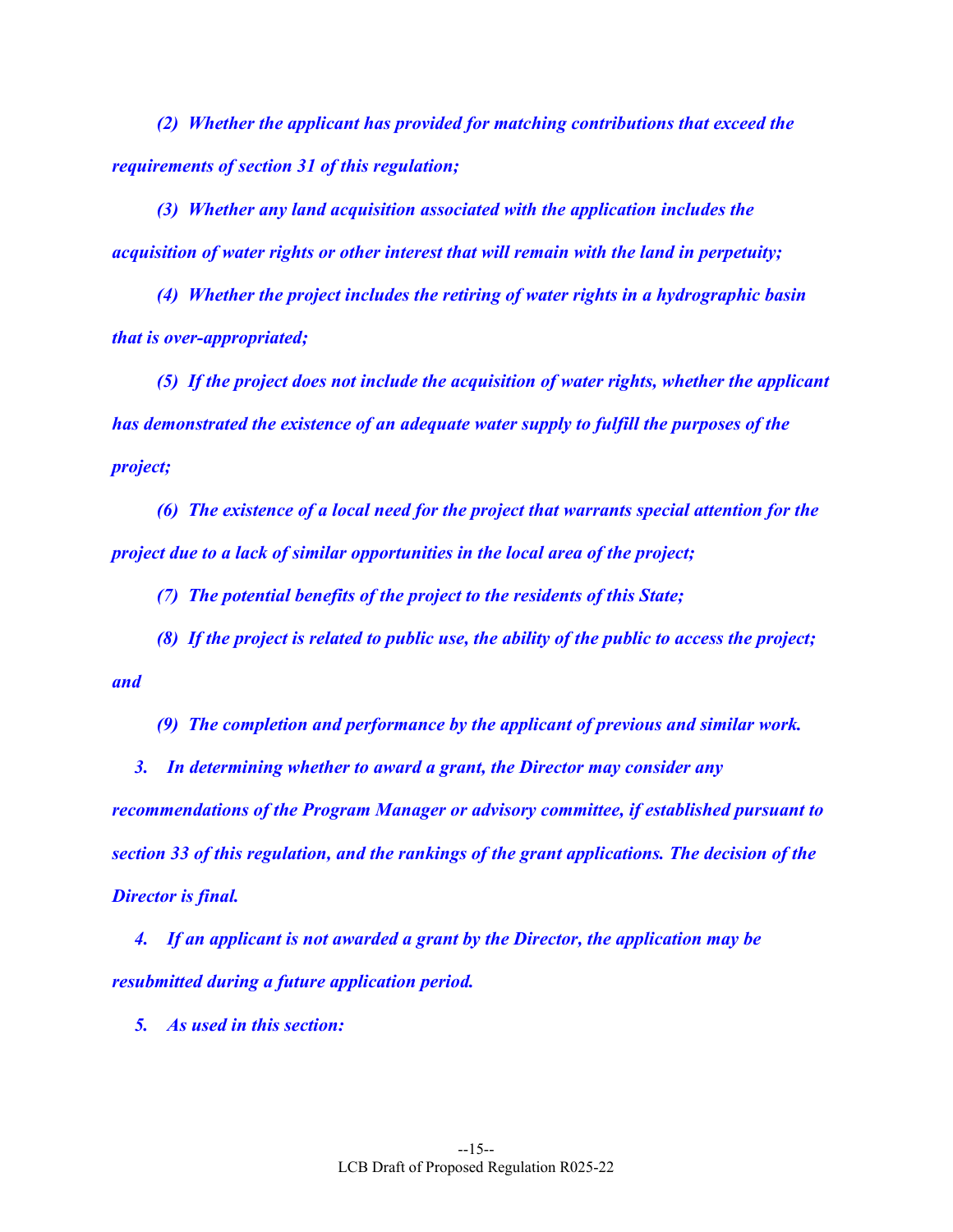*(a) "Climate resiliency" means the adaptive capacity and ability to anticipate, prepare for and respond to a changing climate.* 

 *(b) "Program Manager" means the staff member of the Department who is tasked with administering the daily operations of the Program.* 

 **Sec. 35.** *For each grant awarded from the Program, an agreement must be executed between the grant recipient and the Department, which must, without limitation:* 

 *1. Authorize the grant recipient to use the grant to pay for:* 

 *(a) Except as otherwise provided in this section, all expenses directly related to the project, including, without limitation, any expenses related to the planning, design and construction of the project which must be calculated based on actual costs; and* 

 *(b) The administrative costs of the project, which may not exceed 3 percent of the total cost of the project;* 

 *2. Prohibit the grant recipient from using the grant to pay for:* 

 *(a) Any planning activity that is not directly related to the design and engineering of the project;* 

 *(b) The purchase of new equipment, unless the Director has determined that the new equipment is necessary as a one-time purchase specific to the project;* 

 *(c) Any work required by a public entity as mitigation or as a condition of approval of any other project;* 

 *(d) Any component of the project that the Director determines does not provide a direct public benefit;* 

 *(e) Any project that has already been completed; and*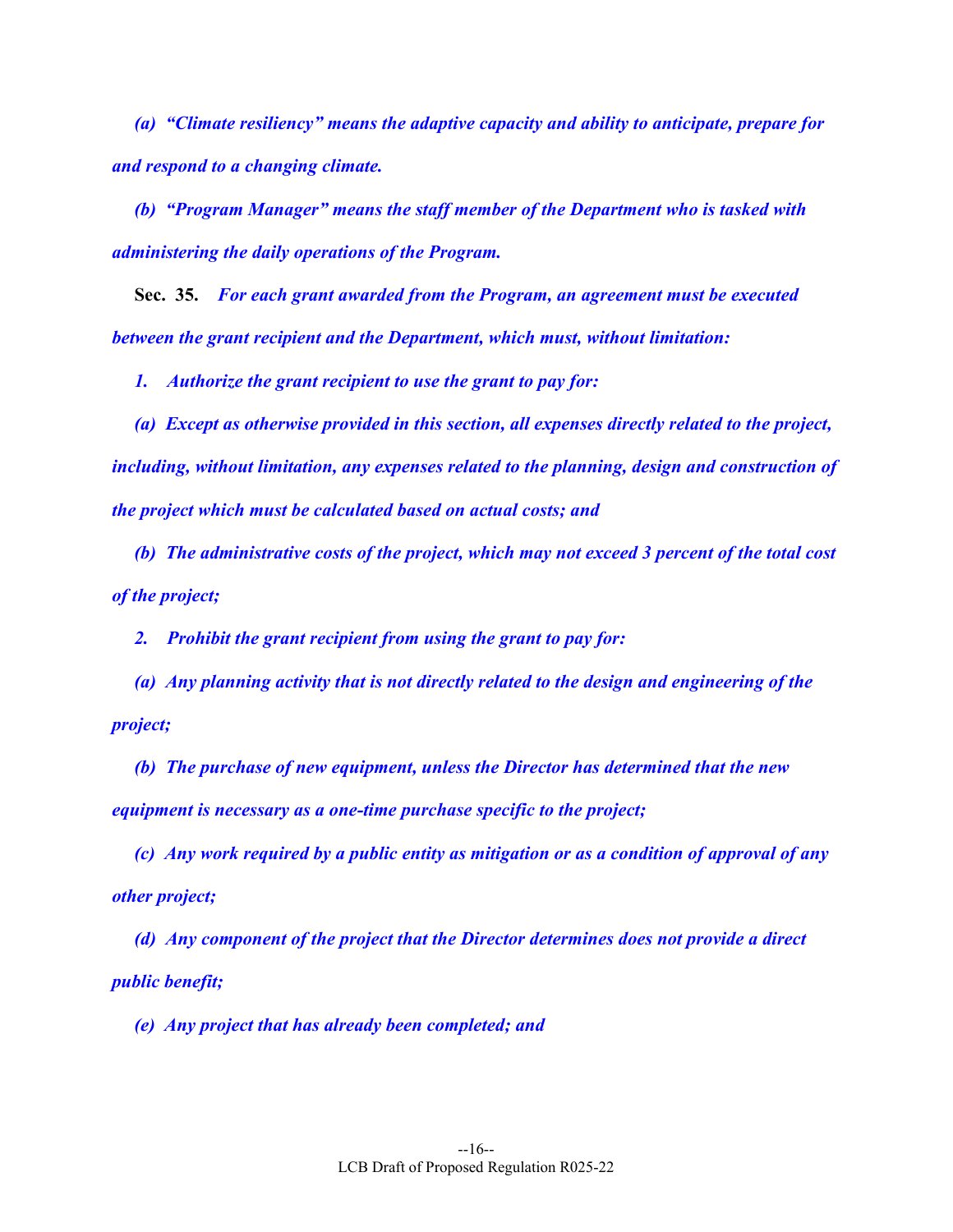*(f) Any other expense that the Director determines is not necessary or in compliance with the purposes of the Program; and* 

 *3. Set forth the timeline for the use of the grant and the reversion of interest and money not used.* 

 **Sec. 36.** *1. In addition to the requirements of section 35 of this regulation, the agreement between the Department and a grant recipient must:* 

 *(a) Require the grant recipient to provide a matching contribution of not less than 10 percent of the total cost of the project for which the grant is awarded.* 

 *(b) Provide a plan for the operation and maintenance of the project for a period of not less than 20 years after the date on which the project is completed.* 

 *(c) Require the grant recipient to agree to:* 

 *(1) Provide the State with the necessary interest in any property not held by the State or a local government that is deemed by the Director to be necessary for the project;* 

 *(2) Include any nonrevocable deed restrictions and appropriate reversionary clauses as appropriate in the determination of the Director to:* 

 *(I) Ensure that the land, water or other property acquired to preserve or protect the natural or cultural resources of this State is maintained in a manner that is consistent with the purposes of the Program; and* 

 *(II) If the grant recipient is a local government or nonprofit organization and the project involves the acquisition of an interest in land or water, secure the interests of the State in the land or water;* 

 *(3) Include a stewardship statement that addresses the maintenance, monitoring and enforcement of weed control, dust control and other related issues; and*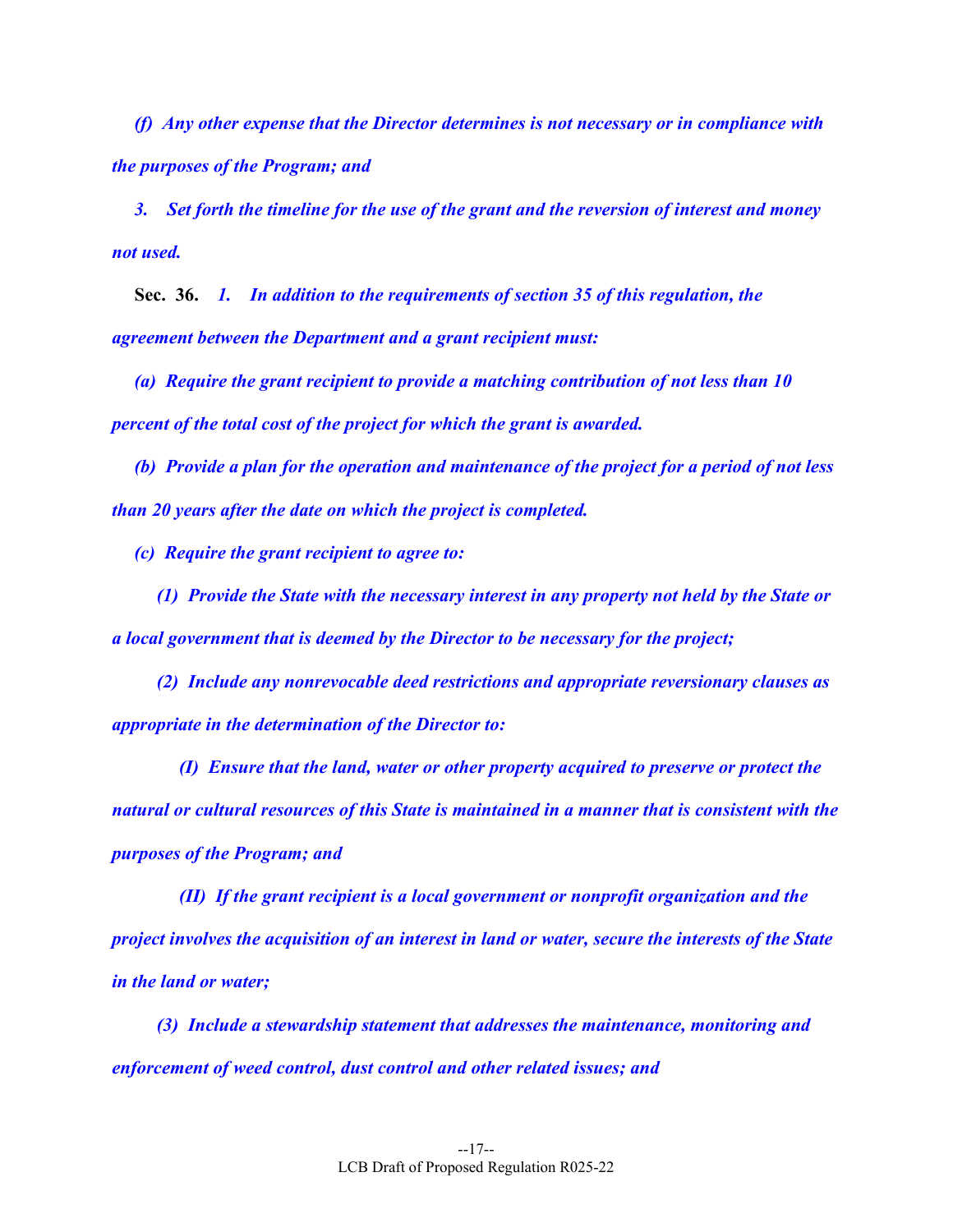*(4) The requirements set forth in section 37 of this regulation.* 

 *(d) Require the grant recipient to obtain any easements for conservation or other interests in land or water in perpetuity as determined by the Director to be necessary to carry out the project.* 

 *(e) If the project includes the acquisition of an interest in land or water on behalf of the State, acknowledge that any interest in land or water acquired by the grant recipient must be acquired and held by the Division of State Lands of the Department pursuant to chapter 321 of NRS.* 

 *(f) Prohibit the acquisition of any interest in land or water for a project by the grant recipient by condemnation or the power of eminent domain.* 

 *(g) Require the grant recipient to maintain an accurate accounting of all expenditures of the grant and allow the Department to require an independent audit or review the accounting upon request.* 

 *(h) Provide the Department with:* 

 *(1) Expense reports with supporting materials on a quarterly basis, which must include, without limitation, receipts and invoices.* 

 *(2) Quarterly project reports and updates on or before each January 31, April 30, July 31 and October 31 during the duration of the project which provides updates on the project schedule and summarizes the actions taken since the previous report and details the expenditures of the project. The report must be in the form prescribed by the Department and include, without limitation, photographs, receipts, invoices and any other project documents agreed upon by the Department and grant recipient.*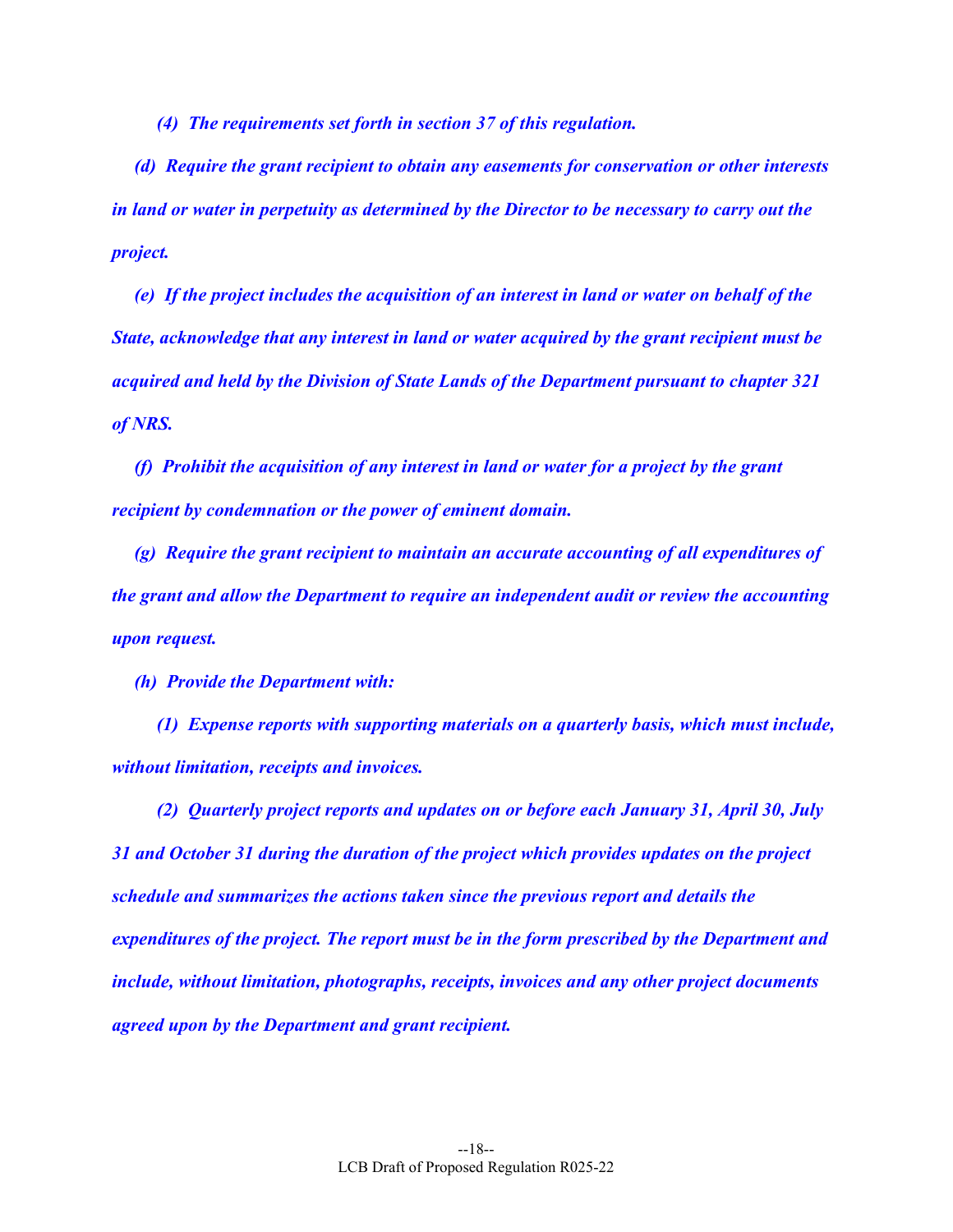*(i) Provide the Department with a schedule for the implementation of the grant in which, except as otherwise provided in subsection 2, 85 percent of the grant will be spent not later than 3 years after the date on which the general obligation bonds for the grant are issued.* 

 *(j) Set forth a date of completion for the project.* 

 *(k) Provide that the Director may revoke a grant if the grant has not been spent in accordance with the schedule for implementation.* 

 *(l) Except as otherwise provided in section 37 of this regulation, provide that any land or water or interest in land or water that is acquired for public access must remain open to the public in perpetuity.* 

 *(m) Authorize visits to the site of the project by the Department for the lifetime of the project.* 

 *(n) Provide that the grant recipient agrees to the implementation of the remedies set forth in section 38 of this regulation and any other remedy set forth in the agreement in the case of a violation of the requirements of the Program or a provision of the agreement.* 

 *(o) Include any additional conditions the Director determines are necessary to carry out the purposes of the Program.* 

 *2. If the grant recipient requests that the entire amount of the grant or a portion thereof be provided in advance of an expenditure, the grant recipient must demonstrate an extraordinary need and the agreement must also require that any grant money provided in advance must be spent not later than 1 year after the date on which the money is received by the grant recipient, unless otherwise authorized by the Director. Any grant money provided in advance that is not spent within 1 year after receipt reverts to the Department.*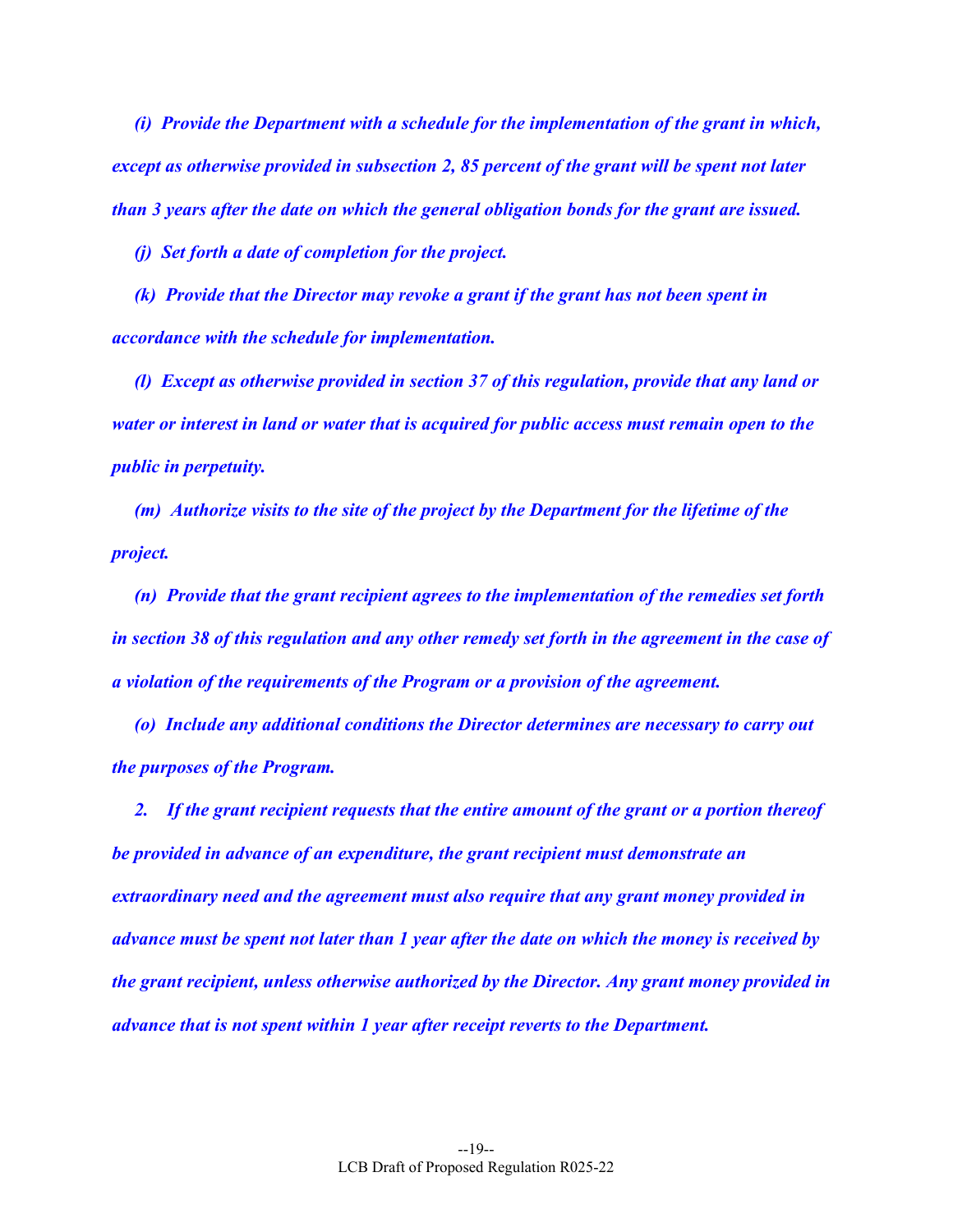**Sec. 37.** *1. Except as otherwise provided in subsections 2 and 3 or as otherwise authorized by the Director, a project that is awarded a grant from the Program may not be converted from the use or purpose of the project set forth on the application and approved through the grant award, work plan or agreement for a period of 20 years beginning on the date on which the grant is awarded.* 

 *2. Except as otherwise provided in subsection 3, a project that is awarded a grant from the Program for the development, acquisition, preservation or protection of land or water for recreational purposes or with the express purpose of providing public access must ensure that public access is maintained in perpetuity other than any restrictions to public access established for the stewardship and management of the property to maintain the recreational value of the property.* 

 *3. Any land or water or interest in land or water that is acquired by the State or a grant recipient pursuant to the Program to preserve, protect or obtain the benefit of the property and natural or cultural resources of the State must be held by the State or the grant recipient in perpetuity unless:* 

 *(a) If the interest in land or water is held by the State, the State Land Registrar, in consultation with the Director, determines that the land or water or interest in land or water no longer meets such purposes; or* 

 *(b) If the interest in land or water is held by a local government or nonprofit organization, the Director determines in accordance with a deed restriction acknowledged in the agreement with the grant recipient, the land or water or interest in land or water no longer meets such purposes.*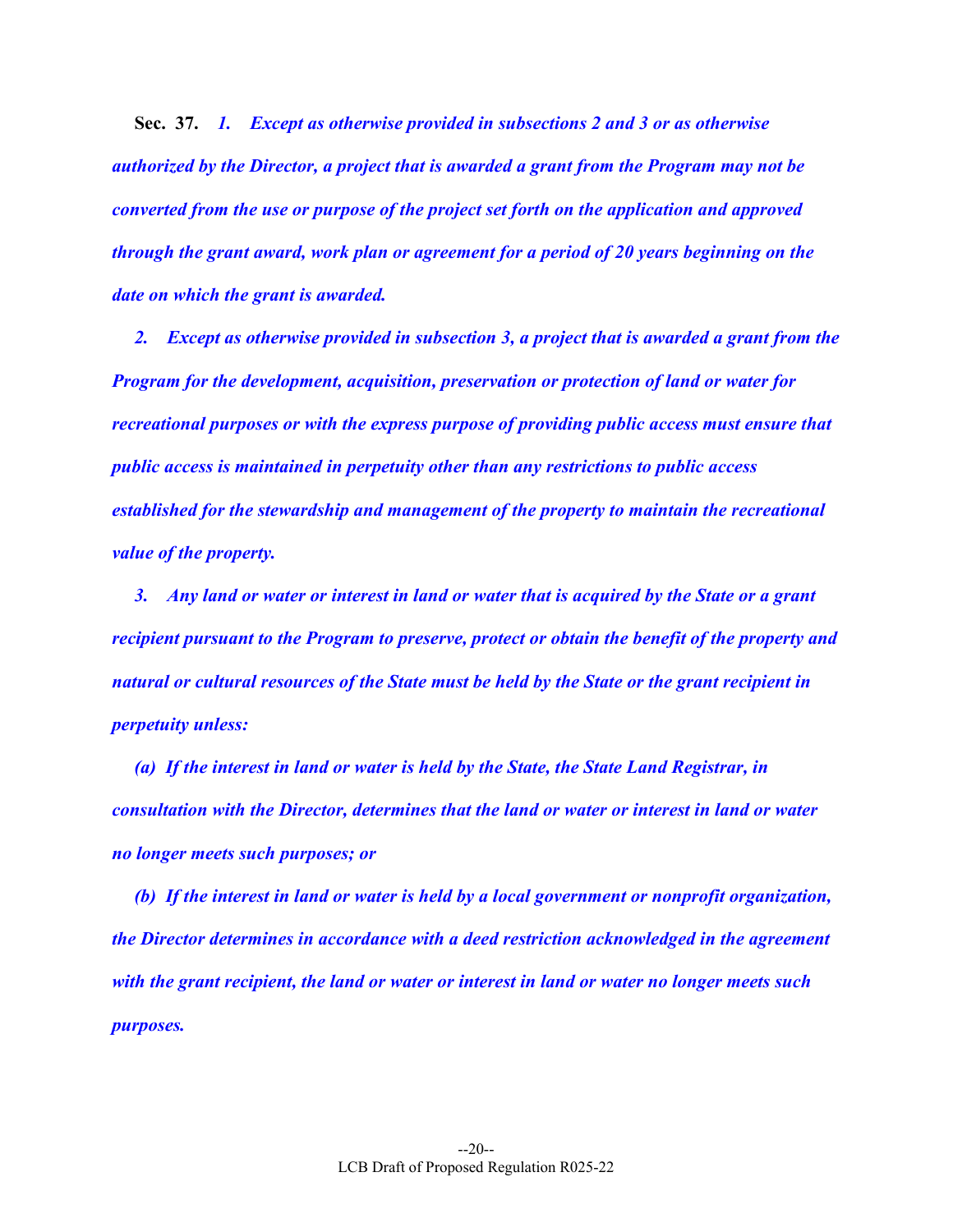*4. Upon a determination made pursuant to subsection 3, the interest in land or water may be disposed of in accordance with subsection 8 of section 3 of Assembly Bill No. 84, chapter 480, Statutes of Nevada 2019, at page 2864, and any applicable deed restrictions.* 

 **Sec. 38.** *1. The Department may periodically review whether the grant recipient and project are in compliance with all requirements of the Program and the provisions of the agreement executed between the Department and the grant recipient.* 

 *2. If the Director determines that a grant recipient or project does not meet any requirement of the Program or is not in compliance with the provisions of the agreement, the Department must send a letter of violation to the grant recipient by certified mail. A letter of violation must, without limitation:* 

 *(a) Specify the requirement of the Program or the provision of the agreement that has been violated; and* 

 *(b) Explain how the violation may be corrected.* 

 *3. If a grant recipient receives a letter of violation pursuant to subsection 2 and fails to take action to correct the violation within 90 days after receiving the letter or a grant recipient requests the termination of a project, the Director may require the grant recipient to do one or more of the following:* 

 *(a) Repay to the Department the amount of the grant award received by the grant recipient plus interest thereon at the rate of 10 percent per annum, as calculated beginning from:* 

 *(1) If the project is completed, the date the project is completed until the date of repayment; or* 

 *(2) If the project is not completed, the date on which the grant was received by the grant recipient until the date of repayment.*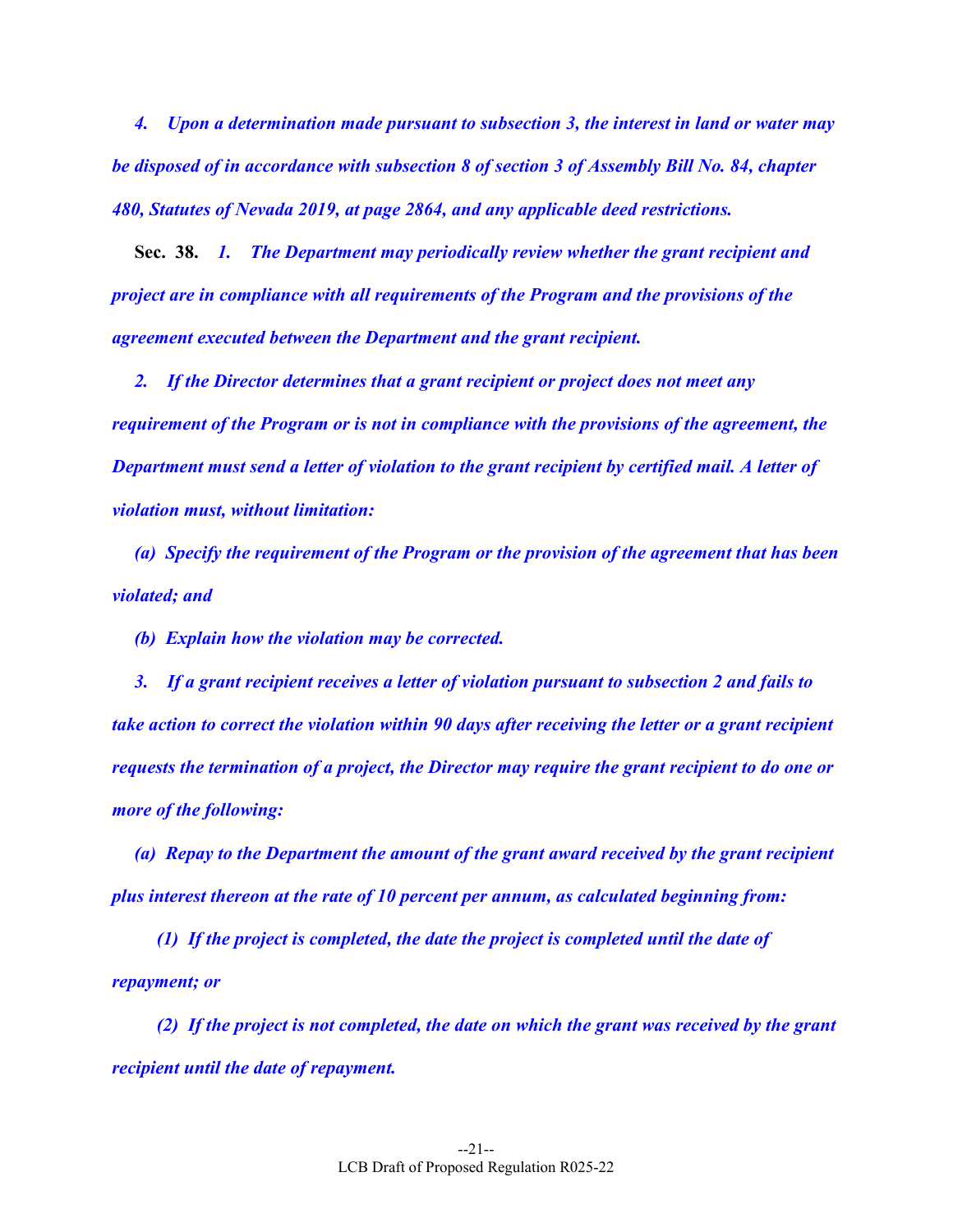*(b) Convey for no consideration, any property or interest in property to be used for the intended purpose of the project to the State, a local government, a nonprofit organization or any other entity that the Director determines is authorized to receive the conveyance.* 

 *(c) Provide an equivalent property or project that meets the original purpose of the grant award as determined by the Director.* 

 *(d) Impose any other remedy set forth in the agreement entered into between the Director and the grant recipient pursuant to sections 35 and 36 of this regulation.*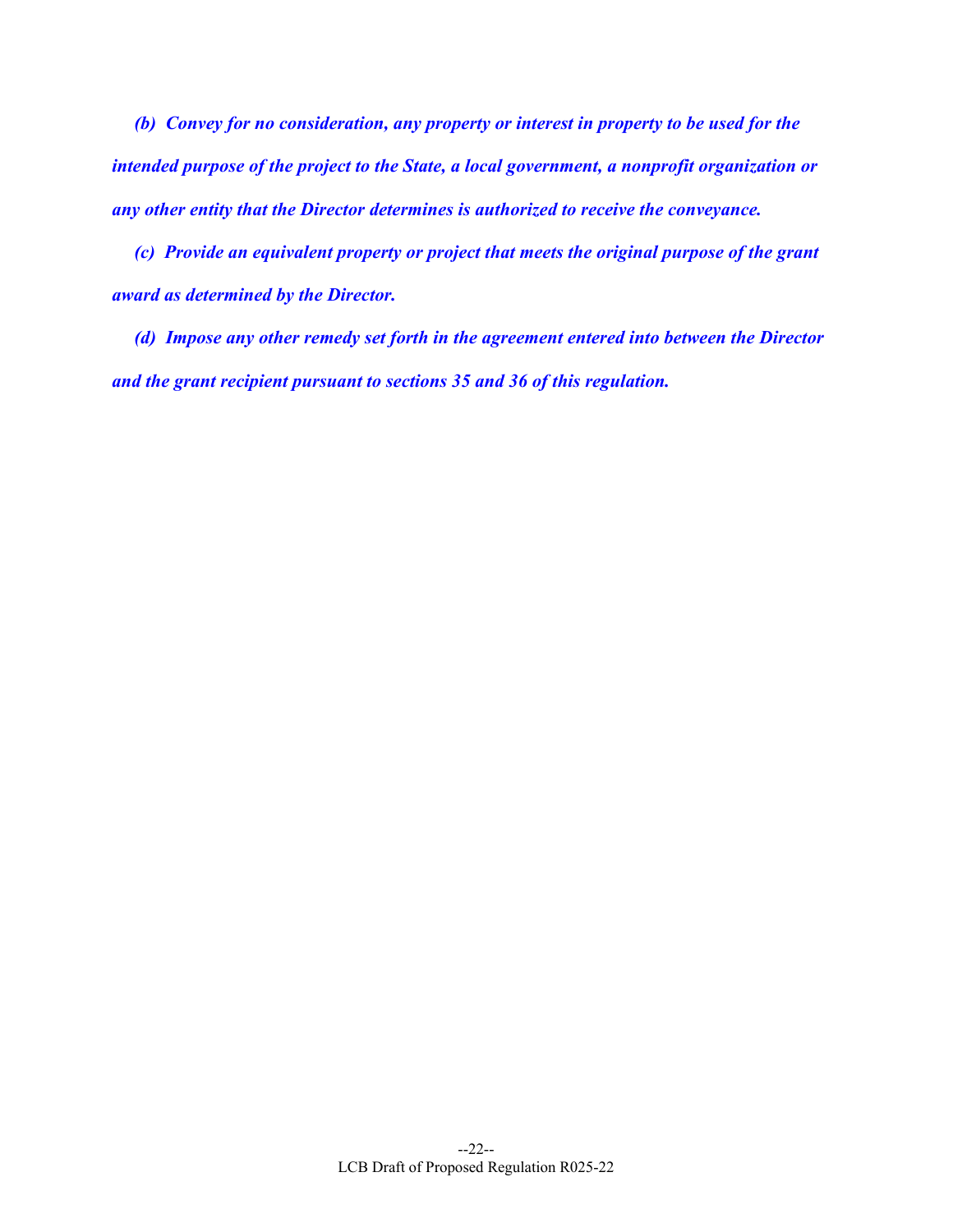**BRADLEY CROWELL** Director

Division of Environmental Protection Division of Water Resources Division of Forestry Division of State Parks Division of State Lands Division of Natural Heritage Division of Outdoor Recreation



**JAMES R. LAWRENCE** DOMINIOUE ETCHEGOYHEN **Deputy Directors** 

State Historic Preservation Office Conservation Districts Program Sagebrush Ecosystem Program Off-Highway Vehicles Program Conserve Nevada Program

Office of the Director 901 S. Stewart Street, Suite 1003/Carson City, Nevada 89701 Phone: 775.684.2700/Fax: 775.684.2715 www.dcnr.nv.gov

## **Nevada Department of Conservation and Natural Resources**

## **SMALL BUSINESS IMPACT STATEMENT AS REQUIRED BY NRS 223B.0608**

**LCB FILE No. R025-22 March 3, 2022** 

#### Proposed amendments to NAC Chapter 321 pertaining to LCB File No. R025-22

1. A description of the manner in which comment was solicited from affected small businesses, a summary of their response and an explanation of the manner in which other interested persons may obtain a copy of the summary.

These regulations are for the administration of the Conserve Nevada grant program authorized in the 2019 Statutes of Nevada, Chapter 480. These regulations do not include fees or new regulations on small business. These regulations will not impact small businesses in Nevada negatively either directly or indirectly. However, it is expected that the award of grants will provide an economic development opportunity for Nevada's outdoor recreation industry, construction industry, agricultural sector, and hospitality sectors through the award of grants that may create opportunities for business.

#### The manner in which the analysis was conducted.  $2.$

A business impact survey was not conducted to assess the impact of these regulations as they do not have a direct impact on small business. During the development of the program's regulations four informal public listening sessions were conducted to help solicit feedback, concerns, and priorities from the public, nonprofits, state agencies, and local governments. During these listening sessions and regional visits program staff did not receive any comments or concerns from small business related to these proposed regulations. As evidenced by economic work conducted to assess the benefit of Nevada's outdoor recreation sector and further supported by data generated through the Nevada Economic Assessment Project (NEAP) it is anticipated that grants will provide needed investment leading to economic benefit for the State. This will include economic develop opportunities for both our rural and urban communities. It is probable that indirect benefits through grant investments will help grow industries like Nevada's \$4 billion-dollar outdoor recreation industry. Through other regional studies investment within this sector alone typically generates an economic multiplier of approximately 1.8. While not directly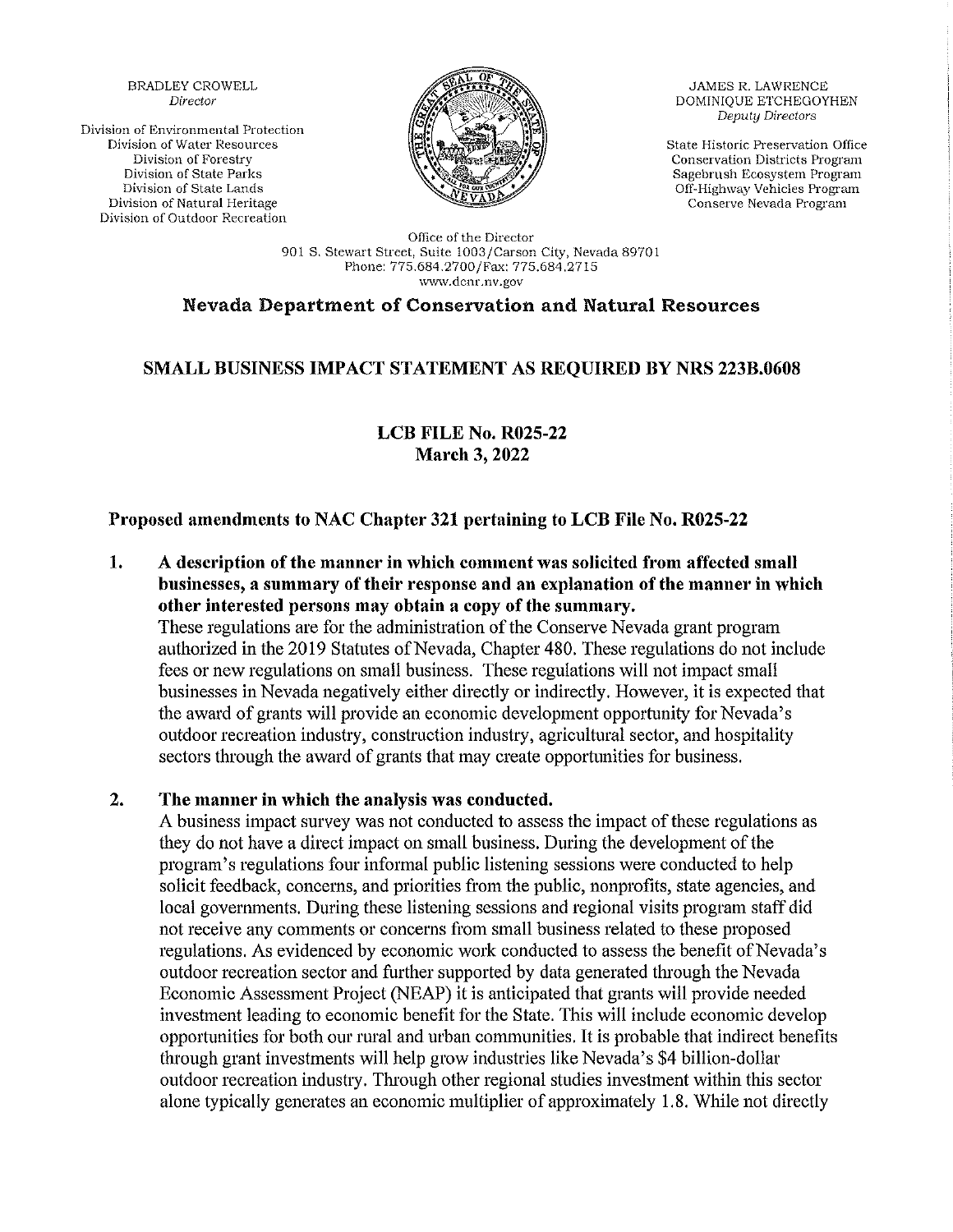evident it is anticipated that funds leveraged through this program with other investments will have a positive economic impact on small businesses.

In addition, these regulations are similar to the regulations that were adopted to carry out the "Q1" program that was passed by the Nevada voters in 2001. The "Q1" program also provided grants for resource conservation and recreation purposes to various entities. Negative impacts to small businesses were not identified during the administration of that program. Through the Q1 program we received anecdotal information regarding the programs benefit to small businesses. This was typically seen in instance were small businesses benefited from construction contracts, or where they benefited from an increase in visitors as a result of a recreation project.

The estimated economic effect of proposed regulation on small business which it is to 3. regulate, including, without limitation:

The proposed regulation does not include regulations on small business.

4. A description of the methods that the agency considered to reduce the impact of the proposed regulation on small businesses and a statement regarding whether the agency actually used any of those methods.

In development of the regulations impacts on small business were considered; however, given the nature and scope of the authorizing legislation it is not anticipated these regulations will have a direct impact on small business.

5. The estimated cost to the agency for enforcement of the proposed regulation.

DCNR does not anticipate additional costs for enforcement of the proposed regulations as the regulations are implementing the grant program outlined in the 2019 Statutes of Nevada, Chapter 480. It is anticipated that current staffing levels provided for in implementation of the program are sufficient to carry out these regulations.

If the proposed regulation provides a new fee or increases an existing fee, the total 6. annual amount the agency expects to collect and the manner in which the money will be used.

The proposed regulations do not provide for a fee or an increase in an existing fee.

- If the proposed regulation includes provisions which duplicate or are more stringent 7. that federal, state or local standards regulating the same activity, an explanation of why such duplicative or more stringent provisions are necessary.  $N/A$
- The reason for the conclusion of the agency regarding the impact of a regulation on 8. small businesses.

The adoption of this regulation will not directly impact small business. It is anticipated that the implementation of this program and investment in projects around the state will likely benefit small business through indirect factors. While the program will have direct impact on grant applicants it does not contain provisions that regulate small business as defined in NRS 223B.0382.